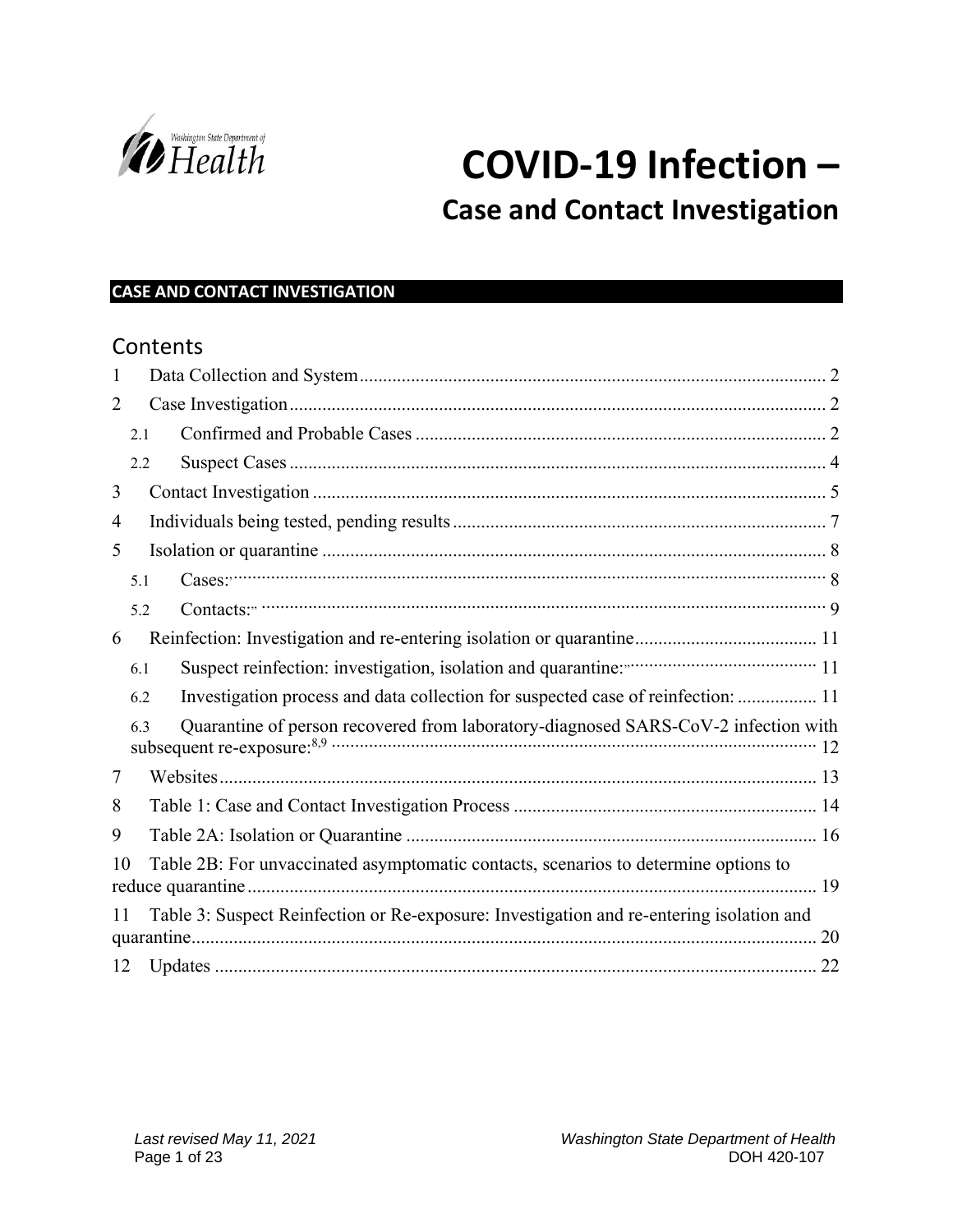#### <span id="page-1-0"></span>**1 Data Collection and System**

*Case investigation*: Complete using CREST (Case Risk and Exposure Surveillance Tool), WDRS (Washington Disease Reporting System), or an alternative method. Beginning November 30th, 2020, use the short form for all case investigations.

Use of CREST is preferred. If a system other than the CREST is used, all [essential](https://www.doh.wa.gov/Portals/1/Documents/5100/420-110-ReportForm-COVID19-EssentialVariables.pdf) [variables](https://www.doh.wa.gov/Portals/1/Documents/5100/420-110-ReportForm-COVID19-EssentialVariables.pdf) are required to be entered or imported into WDRS within 24 hours of completing the case interview.

Paper-based DOH COVID-19 form is available. [\(https://www.doh.wa.gov/Portals/1/Documents/5100/420-110-ReportForm-](https://www.doh.wa.gov/Portals/1/Documents/5100/420-110-ReportForm-COVID19.pdf)[COVID19.pdf\)](https://www.doh.wa.gov/Portals/1/Documents/5100/420-110-ReportForm-COVID19.pdf)

Ensure case data is entered or imported into WDRS as Coronavirus case and the Disease as COVID-19.

#### *Contact investigation*: Complete using CREST.

As feasible, identify close contacts and collect key variables including identifiers, contact information, occupation, etc. and assess for symptoms for each contact. If this is done, data should be entered or rostered into the CREST within 24 hours of completing the contact interview.

#### <span id="page-1-1"></span>**2 Case Investigation**

CDC's initial guidance of developing a COVID-19 Case Investigation & Contact Tracing Plan (available here: [https://www.cdc.gov/coronavirus/2019-ncov/php/contact-tracing/contact-tracing](https://www.cdc.gov/coronavirus/2019-ncov/php/contact-tracing/contact-tracing-plan/overview.html)[plan/overview.html\)](https://www.cdc.gov/coronavirus/2019-ncov/php/contact-tracing/contact-tracing-plan/overview.html) was revised with a prioritization plan for high burden jurisdictions, which in late November, 2020, included all states due to surges in cases:

[https://www.cdc.gov/coronavirus/2019-ncov/php/contact-tracing/contact-tracing-](https://www.cdc.gov/coronavirus/2019-ncov/php/contact-tracing/contact-tracing-plan/prioritization.html)

[plan/prioritization.html.](https://www.cdc.gov/coronavirus/2019-ncov/php/contact-tracing/contact-tracing-plan/prioritization.html) The goal is targeting identification of higher risk events with potential for extensive transmission. Prioritize investigation of people who had positive specimens collected, were diagnosed with, or were exposed to COVID-19 in the past 6 days. As necessary for further prioritization, can start with cases having specimens collected within the past 4 days.

Refer to **Table 1** below for summarized recommendations.

#### <span id="page-1-2"></span>**2.1 Confirmed and Probable Cases**

Initiate case investigation within 1 day of notification for confirmed and all probable cases.

#### **Process:**

- Prioritize investigation of cases who are:
	- o Specimen collected, diagnosed or exposed in the past 6 days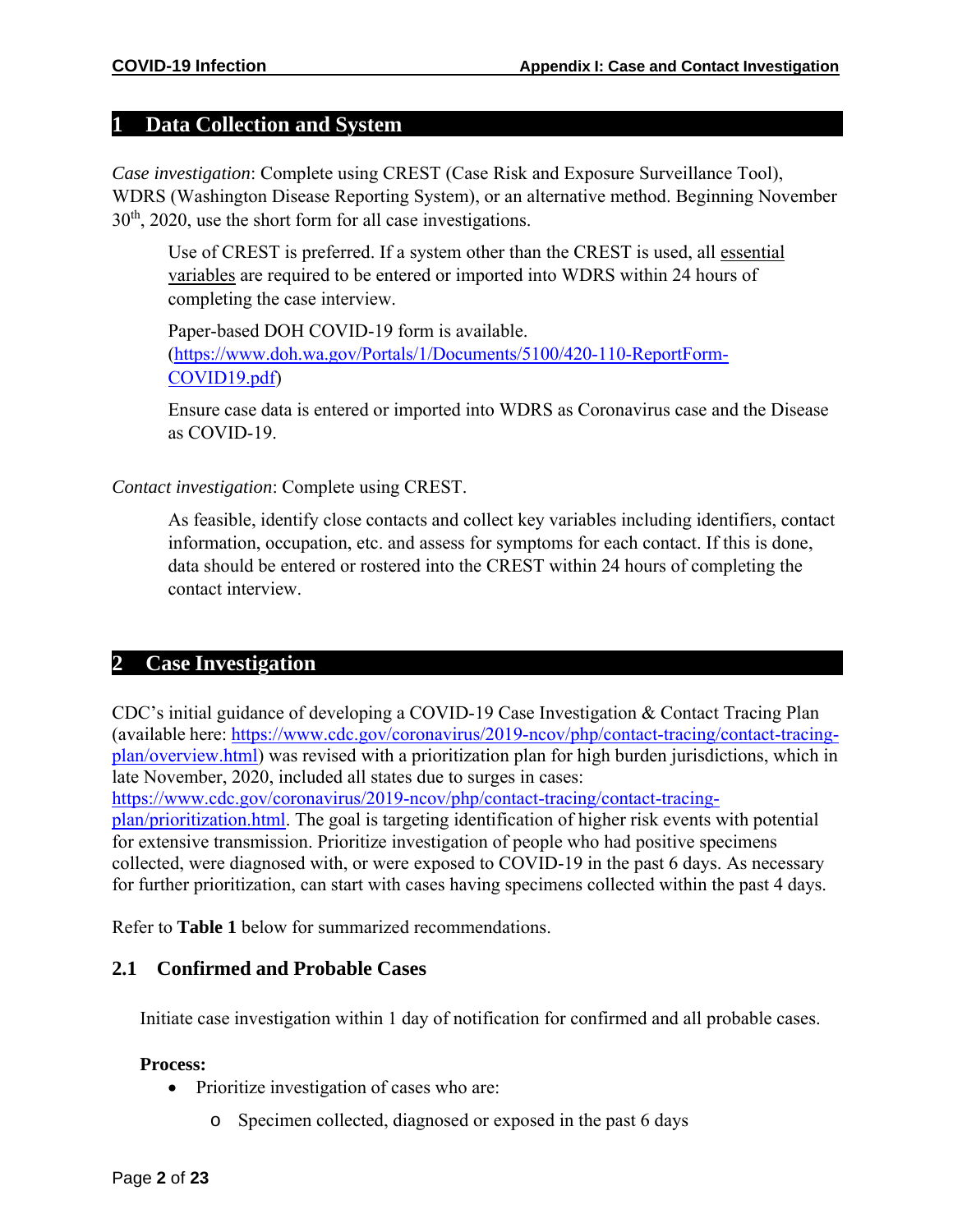- o At increased risk for severe illness
- o Part of a cluster of illnesses, particularly in a congregate setting, or a single case in a high-risk setting (e.g., hospital, food-processing plant, long-term care, mental health, rehab, school, dialysis unit, corrections, shelter). See: [Public](https://www.doh.wa.gov/Portals/1/Documents/5100/420-284-Guidance-NonHC-Workplace.pdf) [Health COVID-19 Guidance: Non-Healthcare Workplaces in Washington State](https://www.doh.wa.gov/Portals/1/Documents/5100/420-284-Guidance-NonHC-Workplace.pdf) for non-healthcare setting outbreaks.
- o Do not need to interview if more than 14 days from onset or positive test result.
- Complete a case investigation, currently using a short form. Refer to the COVID-19 guideline for current confirmed and probable case definitions: [https://www.doh.wa.gov/Portals/1/Documents/5100/420-107-Guideline-COVID-](https://www.doh.wa.gov/Portals/1/Documents/5100/420-107-Guideline-COVID-19.pdf)[19.pdf](https://www.doh.wa.gov/Portals/1/Documents/5100/420-107-Guideline-COVID-19.pdf)
- Interview each case or their proxy if appropriate (death, severe illness, <18 years old).
- A professional interpreter or fluent bilingual staff member should always be used if the case is not comfortable completing the interview in English.
- Confirm that infection prevention measures are in place if the case is in a healthcare facility or congregate setting, particularly a long-term care facility or an institution.
- Gather other important information:
	- o Place of work/school attended.
	- o Date of symptom onset, and first symptom(s): fever (if so, highest measured temperature), cough, pneumonia, chills, rigors, headache, myalgia, sore throat, nausea, vomiting, diarrhea, fatigue, congestion or runny nose, shortness of breath, difficulty breathing, or new olfactory or taste disorder.<sup>1</sup>
	- o Severity of illness (hospitalized overnight, admitted to ICU) or if fatal
	- o During exposure period: Any travel, work, or visit to a high-risk setting or social events during the 14 days before symptom onset.
	- o During contagious period: Any travel, work, or visit to any high-risk settings (including healthcare and high-risk congregate settings) or social event. If such a setting is identified, determine if infection prevention measures are in place.
	- o Determine if person is part of a cluster, particularly in a congregate setting
	- o For fatal or severe cases, if available use electronic records to determine chronic medical or other predisposing conditions
- If the person has questions about COVID-19 vaccine, refer them to the website: [www.CovidVaccineWA.org](https://gcc02.safelinks.protection.outlook.com/?url=http%3A%2F%2Fwww.covidvaccinewa.org%2F&data=04%7C01%7Csoyeon.lippman%40doh.wa.gov%7Ca9dc9c040a734485b46408d8a84eeffe%7C11d0e217264e400a8ba057dcc127d72d%7C0%7C0%7C637444404294807927%7CUnknown%7CTWFpbGZsb3d8eyJWIjoiMC4wLjAwMDAiLCJQIjoiV2luMzIiLCJBTiI6Ik1haWwiLCJXVCI6Mn0%3D%7C1000&sdata=KPAmt6PgYH%2FSHbpMqnfxhtKGFWK7TghJsWojOovg%2FSw%3D&reserved=0), or send an email to: [covid.vaccine@doh.wa.gov](mailto:covid.vaccine@doh.wa.gov).

<sup>&</sup>lt;sup>1</sup> Symptom onset is defined as the date on which symptoms first began, including non-respiratory symptoms [\(https://www.cdc.gov/coronavirus/2019-ncov/hcp/duration-isolation.html\)](https://www.cdc.gov/coronavirus/2019-ncov/hcp/duration-isolation.html)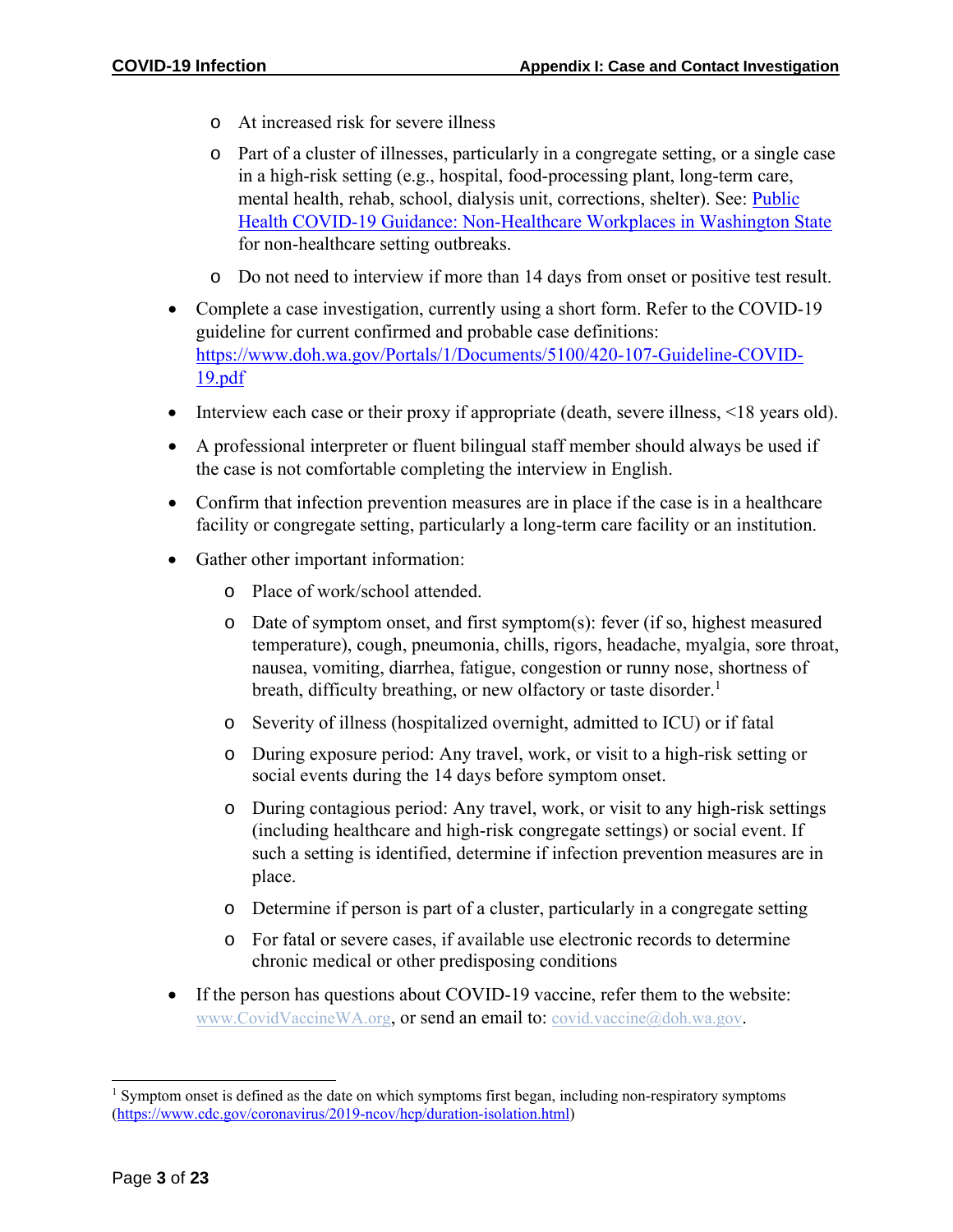- People diagnosed with COVID-19 should be told to notify all their household and other close contacts to:
	- o Immediately self-quarantine and follow quarantine instructions: [What to do if](https://www.doh.wa.gov/Portals/1/Documents/1600/coronavirus/COVIDexposed.pdf) you were [potentially exposed to](https://www.doh.wa.gov/Portals/1/Documents/1600/coronavirus/COVIDexposed.pdf) someone with COVID-19; and
	- o Get tested 5 to 7 days from last exposure.
- Provide person with health education regarding COVID-19, infection prevention and isolation requirements, following ["What to do if you have confirmed or suspected](https://www.doh.wa.gov/Portals/1/Documents/1600/coronavirus/COVIDcasepositive.pdf) [coronavirus disease](https://www.doh.wa.gov/Portals/1/Documents/1600/coronavirus/COVIDcasepositive.pdf) (COVID-19)". Self-isolate at home, including from household members.
- Assess all cases for referral to case management regarding needs for food, thermometer, medications, personal care items, healthcare, communication methods (e.g. phone), social networks, or safe place to stay for isolation.
- Following interview completion, consider sending the case a text, email or written letter with ["What to do if you have confirmed or suspected coronavirus disease](https://www.doh.wa.gov/Portals/1/Documents/1600/coronavirus/COVIDcasepositive.pdf) (COVID-19)" and
- Ensure a daily monitoring; consider enrollment in a daily monitoring system, such as Sara Alert, for duration of isolation.
- As feasible, attempt three phone call attempts and one text message at least four hours apart.
- If contact by phone is not successful and if resources permit, an in-person visit by trained local staff may be considered to facilitate the interview. Note: appropriate personal protective equipment and safety measures must be taken for in-person visits.

#### <span id="page-3-0"></span>**2.2 Suspect Cases**

Initiate case investigation as local health jurisdiction resources permit. An individual with positive serology who is symptomatic should get tested.

#### **Process:**

- As local health jurisdiction resources allow, initiate case investigation following receipt of a positive serologic test result being reported to the health jurisdiction
- Complete a case investigation interview using the short form on CREST or WDRS
- Depending upon the case's onset date, public health actions including isolation and contact investigation may no longer be appropriate.
- If an individual has previously been investigated as a probable or confirmed case, there is no need to initiate additional investigation upon receipt of a serology result.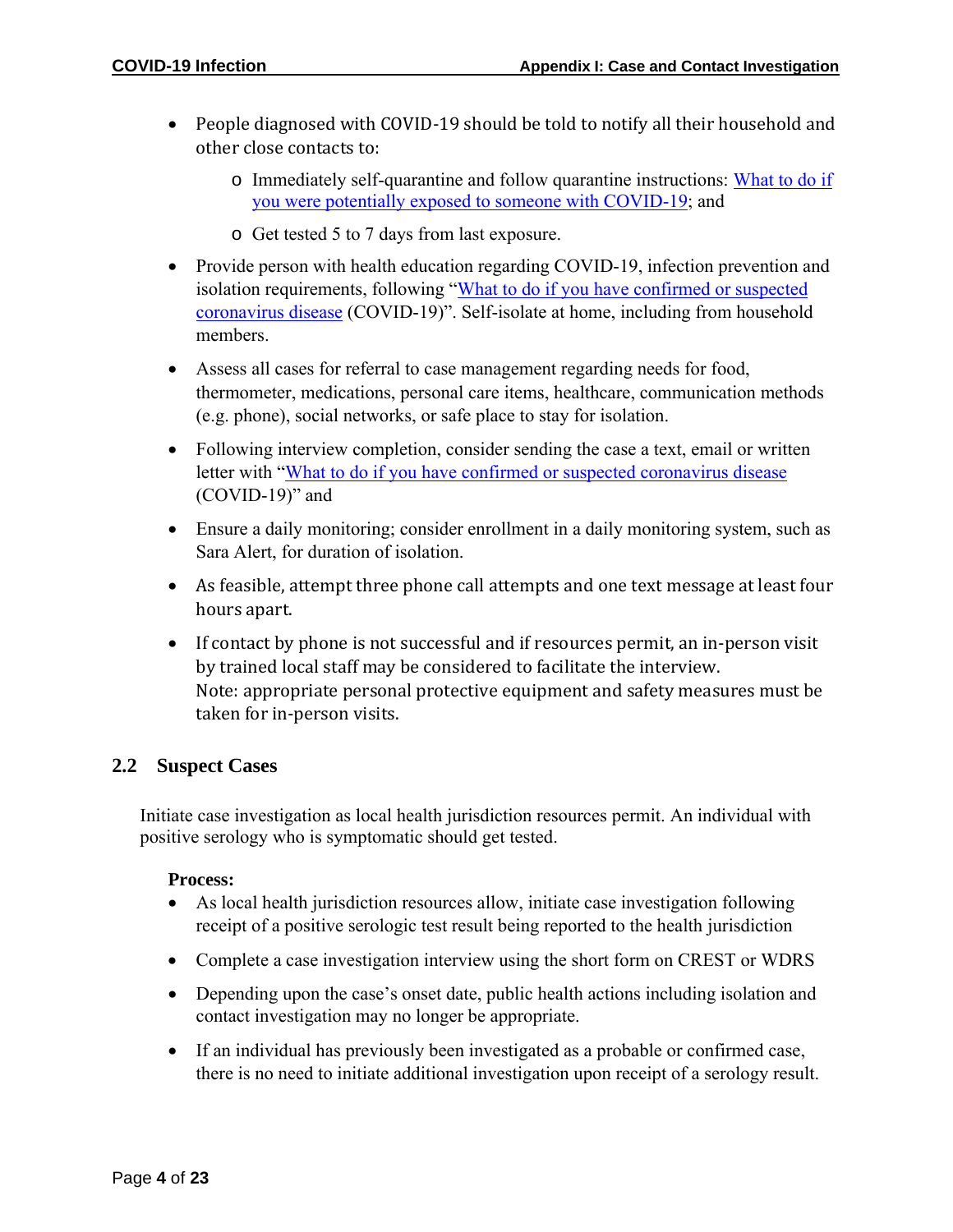#### <span id="page-4-0"></span>**3 Contact Investigation**

Beginning November 30th, 2020, cases are encouraged to notify their close contacts<sup>2</sup> with potential exposure and provide a guidance document: [What to do if you were potentially exposed](https://www.doh.wa.gov/Portals/1/Documents/1600/coronavirus/COVIDexposed.pdf) [to someone with COVID-19.](https://www.doh.wa.gov/Portals/1/Documents/1600/coronavirus/COVIDexposed.pdf) As feasible, prioritize contact interviews to investigate clusters and high-risk settings. Initiate contact investigation within 1 day of identifying household and close contacts<sup>3</sup> during case investigation.

Refer to **Table 1** below for summarized recommendations.

**NOTE:** Guidance differ for contacts who are healthcare workers (HCW). For guidance for asymptomatic exposed HCW, including return to work and mitigation of staff shortages see: <https://www.cdc.gov/coronavirus/2019-ncov/hcp/guidance-risk-assesment-hcp.html> <https://www.cdc.gov/coronavirus/2019-ncov/hcp/mitigating-staff-shortages.html>

#### **Process:**

- If feasible, determine the potential infectious period for the COVID-19 case or alternatively have the case notify their close contacts<sup>4</sup> with potential exposure and provide a guidance document: [What to do if you were potentially exposed to someone](https://www.doh.wa.gov/Portals/1/Documents/1600/coronavirus/COVIDexposed.pdf) with [COVID-19:](https://www.doh.wa.gov/Portals/1/Documents/1600/coronavirus/COVIDexposed.pdf)
	- o For **symptomatic cases**, starting two days before the case's first symptom until initiation of isolation, ask the case for a list of all contacts and

<https://www.cdc.gov/coronavirus/2019-ncov/php/contact-tracing/contact-tracing-plan/appendix.html>

<sup>2</sup>Close contact is generally defined as **1)** being within 6 feet for a cumulative total of 15 minutes or more over a 24 hour period\* starting from two days before illness onset (or for asymptomatic patients, two days prior to test specimen collection) until the time the patient is isolated, regardless of mask use, *except* for healthcare workers using appropriate protection; OR **2)** a single intense exposure (e.g., kissing, exposure to aerosolized secretions). However, it depends on the exposure level and setting; for example, in the setting of an aerosol-generating procedure in healthcare settings without proper PPE, this may be defined as any duration contact. Data are insufficient to precisely define a duration of exposure that constitutes prolonged exposure and thus a close contact.

<sup>•</sup> \*According to CDC, individual exposures added together over a 24-hour period (e.g., three 5-minute exposures for a total of 15 minutes). Data are limited, making it difficult to precisely define "close contact;" however, 15 cumulative minutes of exposure at a distance of six feet or less can be used as an operational definition for contact investigation. Factors to consider when defining close contact include proximity (closer distance likely increases exposure risk), the duration of exposure (longer exposure time likely increases exposure risk), whether the infected individual has symptoms (the period around onset of symptoms is associated with the highest levels of viral shedding), if the infected person was likely to generate respiratory aerosols (e.g., was coughing, singing, shouting), and other environmental factors (crowding, adequacy of ventilation, whether exposure was indoors or outdoors). Because the general public has not received training on proper selection and use of respiratory PPE, such as an N95, the determination of close contact should generally be made irrespective of whether the contact was wearing respiratory PPE. At this time, differential determination of close contact for those using fabric face coverings is not recommended.

<sup>•</sup>Note that transient interactions, such as walking by a person with COVID-19, are not thought to constitute an exposure.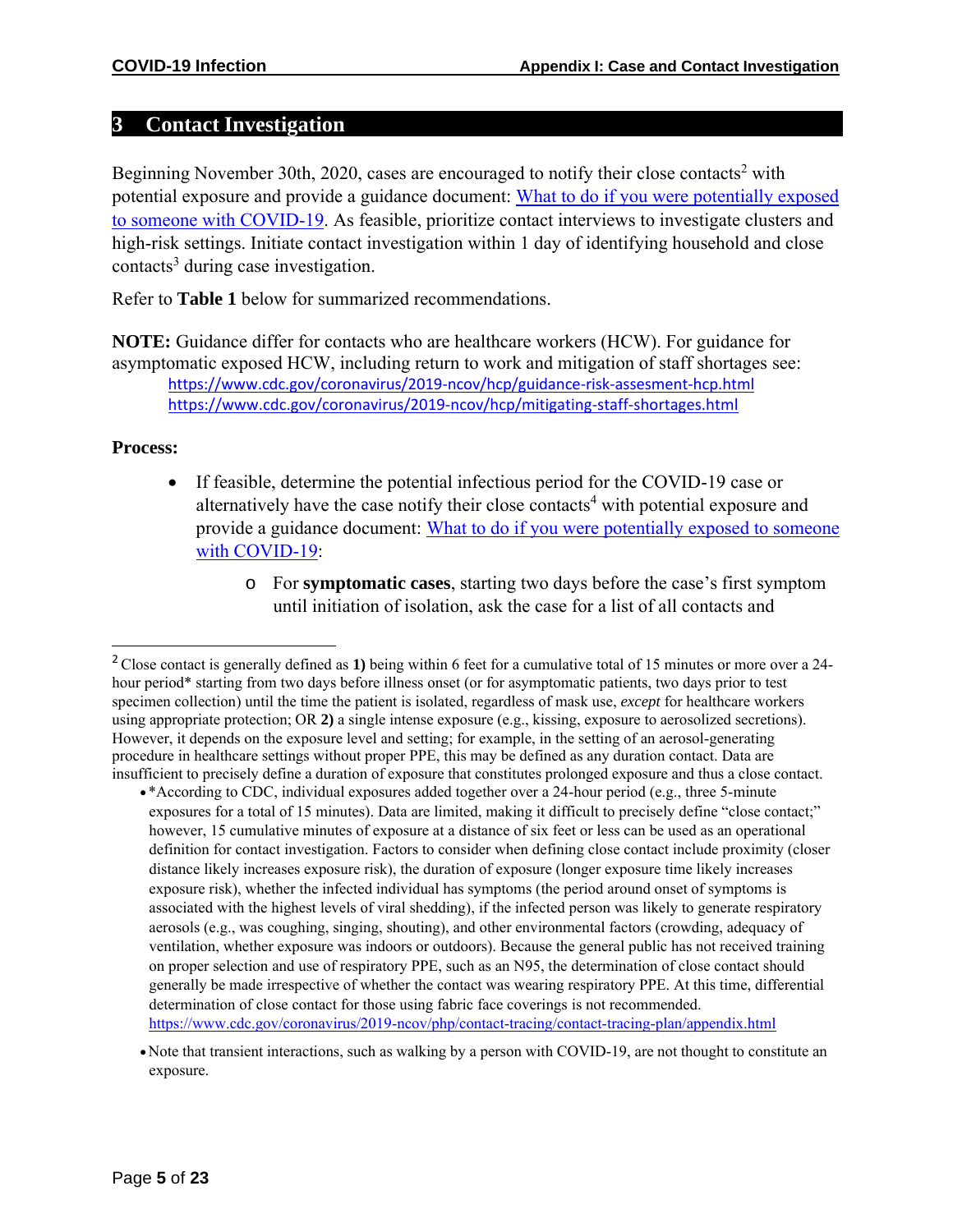locations where the case spent time. Record each contact's name, phone number and date of birth.

- o For **asymptomatic cases**, starting two days before the case's specimen collection date until isolation, ask the case for a list of all contacts and locations where the case spent time. Record each contact's name, phone number and date of birth.
- Initiate contact investigation:
	- o **Household contacts**: investigate at the time of the case interview, whenever possible. If it is not possible to reach them at the time of case interview, initiate contact investigation within 1 day of identification of their contact status.
	- o **Non-household close contacts:** initiate investigation within one day of identification of their contact status.
- Collect key variables including identifiers, contact information, occupation, etc. and assess for symptoms for each contact.
- A professional interpreter or fluent bilingual staff member should always be used if the person is not comfortable completing the interview in English.
- A minimum of three phone contact attempts should be made at least four hours apart. In addition, at least one text message should be sent.
- If contact by phone is not successful, an in-person visit by trained local staff should be considered to facilitate the interview. Note: appropriate personal protective equipment and safety measures must be taken for in-person visits.
- Assess all contacts for referral to testing and case management.
- If **contact is symptomatic**:
	- o Treat this individual as a probable case and complete the probable case investigation process. For contacts of probable cases other than antigen-positive, can limit investigation to household contacts and contacts with substantial exposure to confirmed or antigen-positive cases.
	- o Explain health education regarding COVID-19, infection prevention and isolation per "What to do if you have confirmed or suspected [coronavirus](https://www.doh.wa.gov/Portals/1/Documents/1600/coronavirus/COVIDcasepositive.pdf) disease (COVID-19)." Self-isolate at home, including from household members.
	- o Connect to testing. Explain that a negative test cannot rule out COVID-19 infection. If more than 14 days have elapsed since last exposure, testing and isolation are not needed.
	- o Ensure daily monitoring; consider enrollment in a daily monitoring system, such as Sara Alert, for duration of quarantine.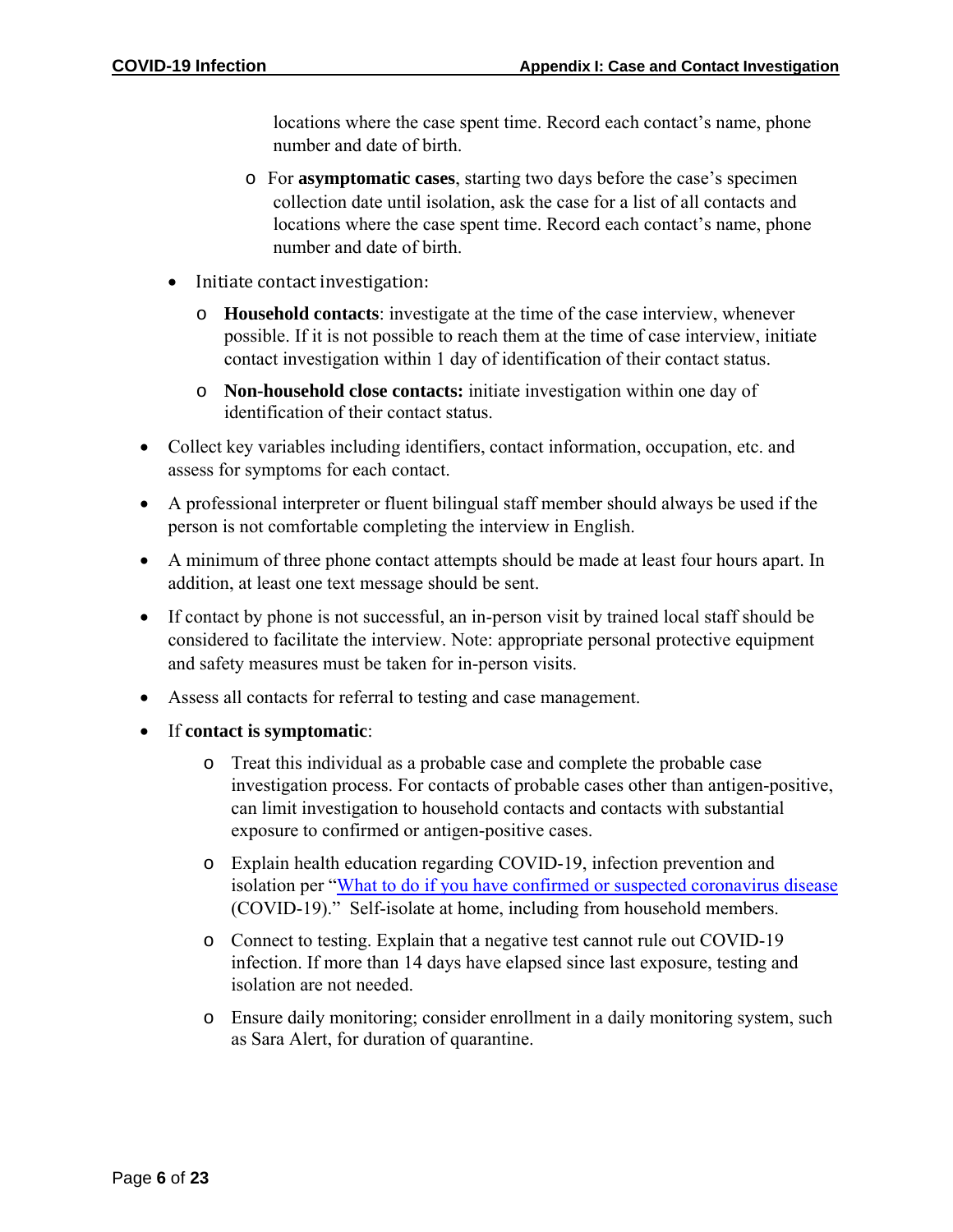- If **contact is asymptomatic**:
	- o Provide health education regarding COVID-19, infection prevention and quarantine per ["What to do if you were potentially exposed to someone with](https://www.doh.wa.gov/Portals/1/Documents/1600/coronavirus/COVIDexposed.pdf) confirmed [coronavirus disease](https://www.doh.wa.gov/Portals/1/Documents/1600/coronavirus/COVIDexposed.pdf) (COVID-19)"
	- o Following interview completion, send a text, email or written letter with [What to](https://www.doh.wa.gov/Portals/1/Documents/1600/coronavirus/COVIDexposed.pdf) do if you were potentially exposed to [someone with confirmed coronavirus](https://www.doh.wa.gov/Portals/1/Documents/1600/coronavirus/COVIDexposed.pdf) [disease](https://www.doh.wa.gov/Portals/1/Documents/1600/coronavirus/COVIDexposed.pdf) (COVID-19)"
	- o Ensure a daily touch base; consider enrollment in a text monitoring system for duration of quarantine, such as Sara Alert. Inform household contacts that if they cannot maintain distancing from the case, their quarantine period will start with the isolation of the case.
	- o Provide information under Section 5.2 and Table 2 (Contacts), including quarantine recommendation for fully vaccinated persons.
	- o As of  $2/10/2021$ , persons who are fully vaccinated ( $\geq 2$  weeks from final dose) **and** who remained asymptomatic since their current exposure **and** who are not inpatients or healthcare setting residents are not required to quarantine. See Section 5.2 and Table 2 for details.
- According to CDC, "A person who has clinically recovered from COVID-19 and then is identified as a contact of a new case *within* 3 months of symptom onset of their most recent illness does not need to be quarantined or retested for SARS-CoV-2. However, if a person is identified as a contact of a new case three months or more *after symptom onset, they should follow quarantine recommendations for contacts.*" <https://www.cdc.gov/coronavirus/2019-ncov/hcp/faq.html>

#### <span id="page-6-0"></span>**4 Individuals being tested, pending results**

At time the person seeks clinical specimen collection for testing, the clinician will provide information on isolation and quarantine to the patient.

#### **Process:**

- Physicians should provide information on isolation and quarantine to patients at the time of testing. An individual being tested should notify their household contacts of potential exposure and recommend they quarantine apart from the person being tested. Contacts should self-monitor and seek testing and care if symptoms develop. Distribute adequate guidance to the household contacts: [What to do if you were](https://www.doh.wa.gov/Portals/1/Documents/1600/coronavirus/COVIDexposed.pdf) potentially exposed to someone with confirmed [coronavirus](https://www.doh.wa.gov/Portals/1/Documents/1600/coronavirus/COVIDexposed.pdf) disease (COVID-19).
- While waiting for test results:
	- o Symptomatic persons: Self-isolate, including from others in the household.
	- o Asymptomatic close contacts: Self-quarantine. Continue quarantine through day 7 from last exposure if asymptomatic with a negative test (PCR, molecular amplification or antigen test) collected starting on day 5 of the quarantine period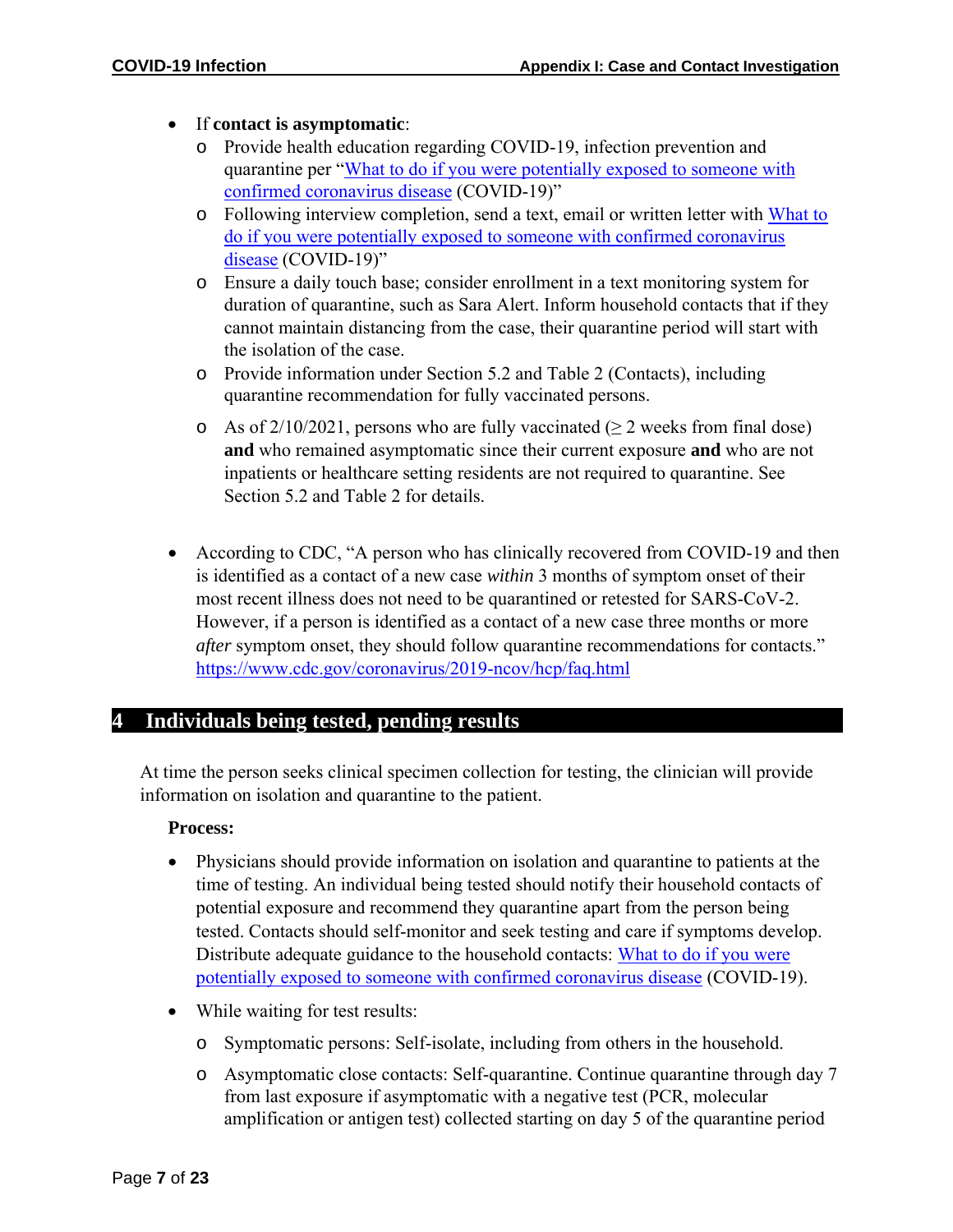**or** through day 10 from last exposure if asymptomatic without a test. In either situation continue symptom monitoring through day 14 from last exposure; if symptoms develop the person should resume quarantine and contact their healthcare provider.

• If the test result is positive, then follow the confirmed case and contact process above including non-household contact investigation.

#### <span id="page-7-0"></span>**5 Isolation or quarantine**

Note: Symptom-based strategy, rather than test-based strategy, is recommended for ending isolation or quarantine. However, for persons who are severely immunocompromised, a testbased strategy could be considered to discontinue isolation.

Refer to **Table 2** below for summarized recommendations.

#### <span id="page-7-1"></span>**5.1 Cases:5,6**

- a. Patients with *mild to moderate illness* (no shortness of breath, no abnormal chest imaging) who are not severely immunocompromised can end precautions and return to normal activities including work when:
	- At least ten days have passed since symptom onset AND
	- At least 24 hours have passed with no fever without fever-reducing medication AND
	- Symptoms have improved<sup>\*</sup>

*\*Loss of taste and smell may persist for weeks or months after recovery and need not delay the end of isolation*

- b. An asymptomatic case with lab positive test who is not immunocompromised can end isolation after:
	- At least ten days after the date of the first specimen was taken that tested positive.
	- No subsequent illness.
- c. Persons with *severe to critical illness* or who are severely immunocompromised<sup>7</sup> can end precautions and return to normal activities including work when:

<sup>5</sup> <https://www.cdc.gov/coronavirus/2019-ncov/if-you-are-sick/end-home-isolation.html>

<sup>6</sup> Based on current evidence, persons with mild to moderate illness may shed replication-competent SARS-CoV-2 for up to ten days following symptom onset. Persons with severe COVID-19 or immunocompromised persons may shed replication-competent virus for up to 20 days. Detection viral RNA does not necessarily indicate presence of infectious virus. Incubation period ranges from 2-14 days. [\(https://www.cdc.gov/coronavirus/2019](https://www.cdc.gov/coronavirus/2019-ncov/hcp/faq.html) [ncov/hcp/faq.html\)](https://www.cdc.gov/coronavirus/2019-ncov/hcp/faq.html)

 $<sup>7</sup>$  Severe immunocompromised includes currently receiving chemotherapy for cancer, untreated HIV infection with</sup> CD4 count < 200, combined primary immunodeficiency disorder, or receipt of prednisone >20mg/day for more than 14 days. [\(https://www.cdc.gov/coronavirus/2019-ncov/hcp/disposition-in-home-patients.html\)](https://www.cdc.gov/coronavirus/2019-ncov/hcp/disposition-in-home-patients.html)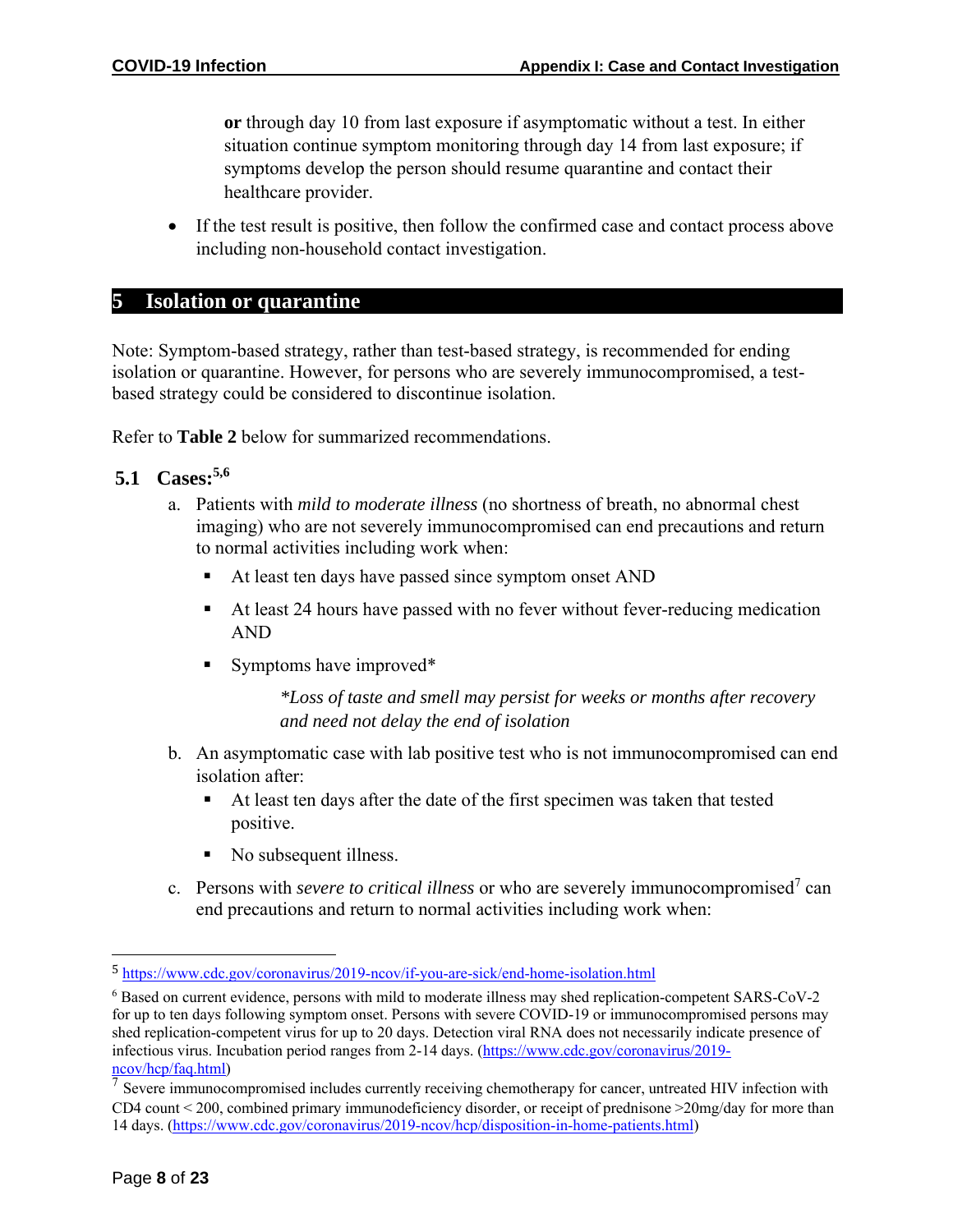- At least 20 days have passed since symptom onset or first positive test, whichever is earlier AND
- At least 24 hours have passed with no fever without fever-reducing medication AND
- Symptoms have improved

Note: A limited number of persons with severe illness may produce replicationcompetent virus beyond 10 days, that may warrant extending duration of isolation for up to 20 days after symptom onset. Severe illness or those who are severely immunocompromised may remain infectious no longer than 20 days after their symptoms began.

<https://www.cdc.gov/coronavirus/2019-ncov/hcp/duration-isolation.html> <https://www.cdc.gov/coronavirus/2019-ncov/hcp/return-to-work.html>

#### <span id="page-8-0"></span>**5.2 Contacts:8,9,10**

#### Refer to **Table 2**.

- a. Vaccinated Contact with an exposure to someone with suspected or confirmed COVID-19 are **not** required to quarantine if they meet *all* of the following criteria:
	- Are fully vaccinated (i.e.,  $\geq$  weeks following receipt of the second dose in a 2-dose series, or  $\geq$  weeks following receipt of one dose of a single-dose vaccine); **and**
	- Have remained asymptomatic since the current COVID-19 exposure; **and**
	- Are not inpatients or residents in a healthcare setting.

#### NOTE:

- Fully vaccinated person who do not quarantine should still watch for symptoms of COVID-19 for 14 days following an exposure.
- If develop symptoms, seek a healthcare professional for COVID-19, including SARS-CoV-2 testing, if indicated.
- Continue to follow all travel, masking, and social distancing recommendations.
- Vaccinated inpatients and residents in a healthcare setting should continue to quarantine following an exposure.
- b. Unvaccinated Contact who **remains asymptomatic** throughout duration of quarantine:

<sup>8</sup> <https://www.cdc.gov/coronavirus/2019-ncov/if-you-are-sick/end-home-isolation.html>

<sup>9</sup> <https://www.cdc.gov/coronavirus/2019-ncov/more/scientific-brief-options-to-reduce-quarantine.html>

<sup>10</sup><https://www.cdc.gov/vaccines/covid-19/info-by-product/clinical-considerations.html#phrecs>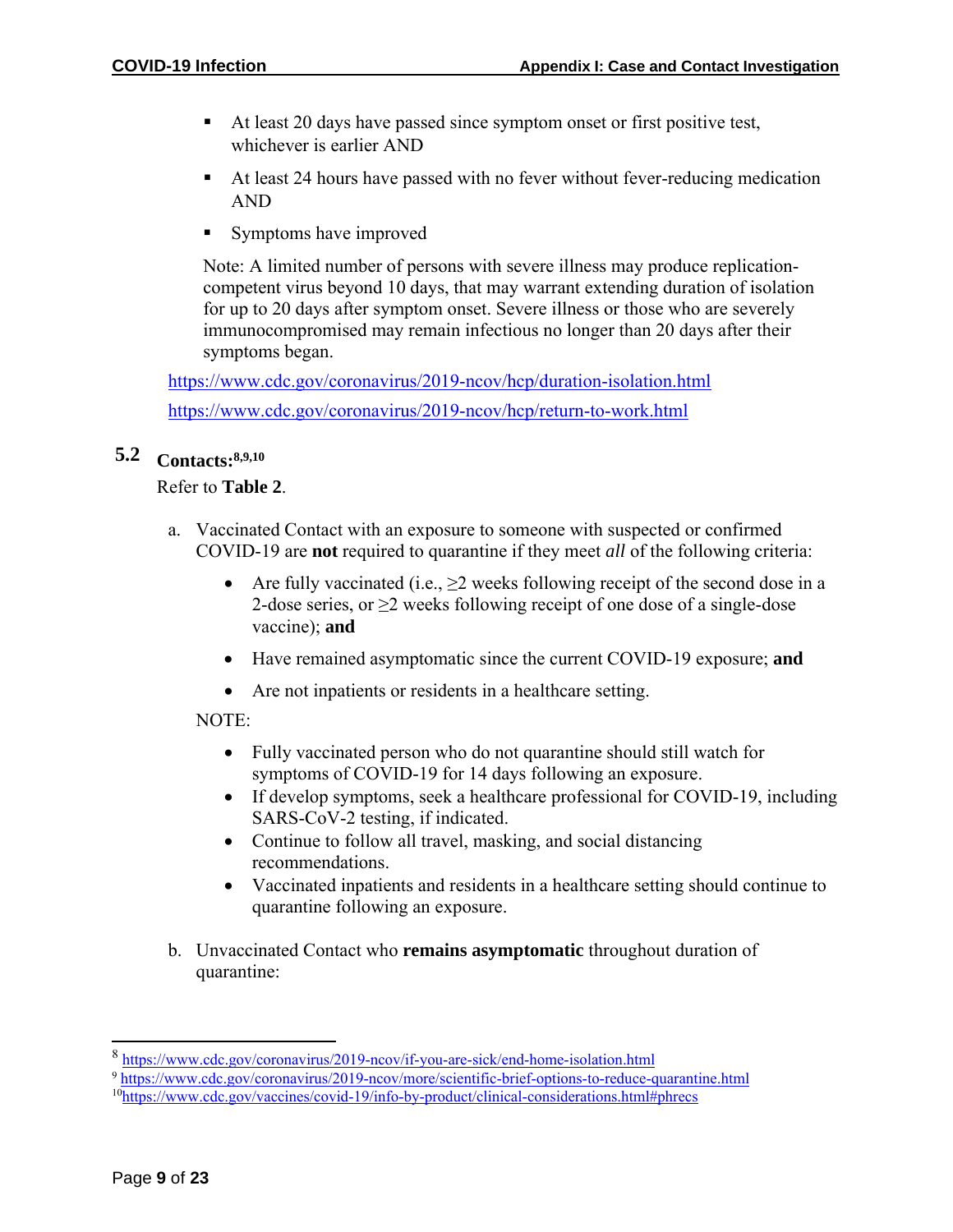- 1. Stay in quarantine for 14 days after your last contact. **This is the safest option**. Monitor your symptoms during this time, and if you have any COVID-19 symptoms during the 14 days, get tested. Certain high-risk settings or groups **should** use the 14-day quarantine option:
	- People who work or stay in an acute or long-term healthcare setting,
	- People who work or stay in a correctional facility,
	- People who work or stay in a shelter or transitional housing
	- People who live in communal housing such as dormitories, fraternities or sororities
	- People who work in crowded work situations where physical distancing is impossible due to the nature of the work such as in a warehouse or factory
	- People who work on fishing or seafood processing vessels
- 2. If this is not possible, stay in quarantine for 10 days after your last contact, without additional testing. If you have any COVID-19 symptoms during the 10 days, stay in quarantine the full 14 days and get tested. Keep watching for symptoms until day 14.
- 3. Under special circumstances it may be possible to end quarantine after 7 full days beginning after your last contact *and* after receiving a negative result from a test (get tested no sooner than 48 hours before ending quarantine.) *This will depend on availability of testing resources.* Keep watching for symptoms until day 14.

#### NOTES:

- Consult with your local health jurisdiction to determine the best option for your individual circumstances.
- If the contact lives with or cares for someone who has COVID-19, and cannot avoid close contact, the start of their quarantine will be the date the person with COVID-19 ends isolation (i.e. if the case becomes ill or tested positive for COVID-19 on Day zero, the case ends isolation on Day ten, and the contact starts quarantine).
- If a case has not been able to isolate from the household members, the contacts start their quarantine period from the end of the case's isolation period.
- Note that either of these options will give a small residual post-quarantine transmission risk.
- c. Contact who **develops symptoms** during quarantine:
	- Connect to testing. Explain that a negative test cannot rule out COVID-19 infection until day 7 or later from last exposure.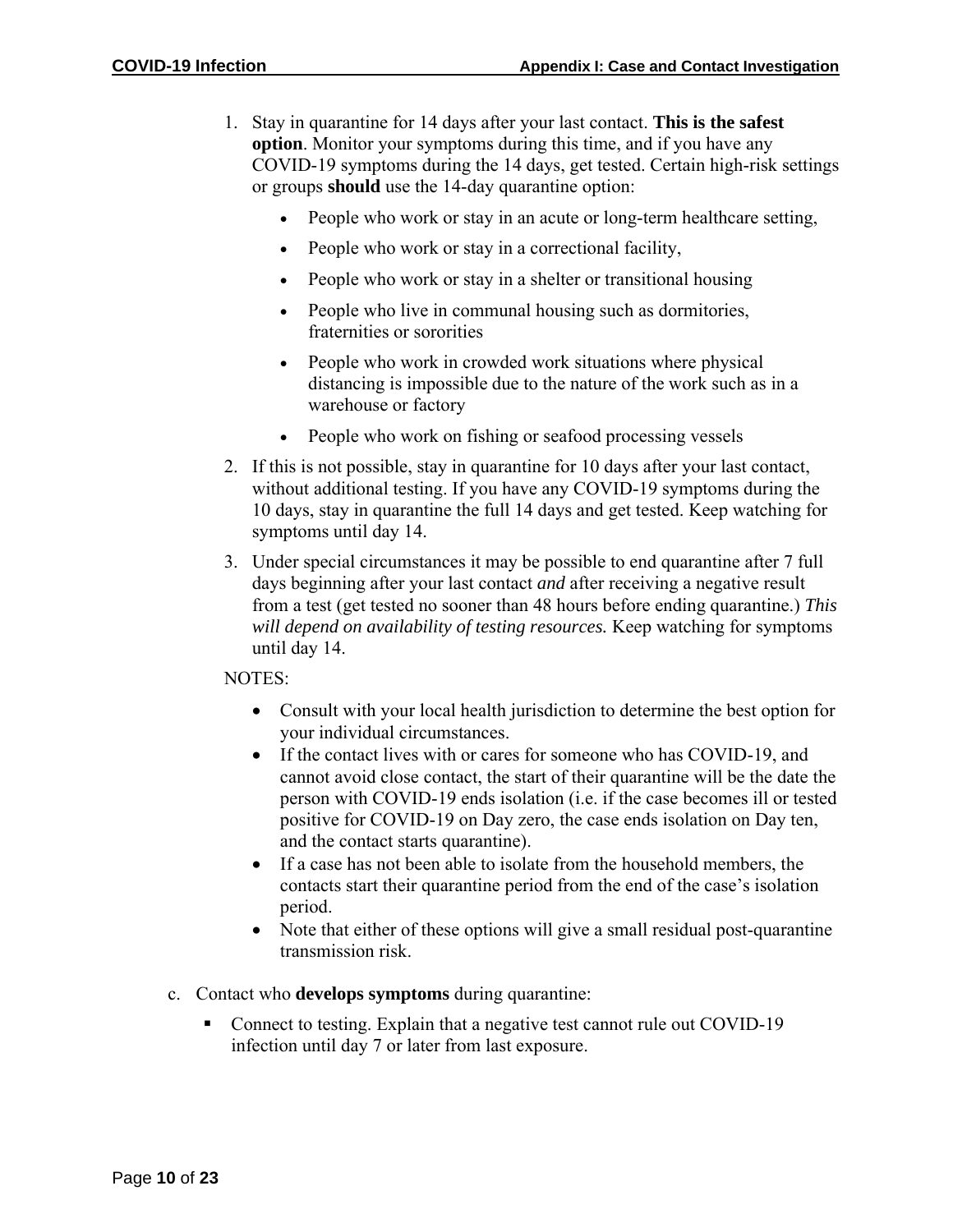- If testing is not done, isolate for 10 days from onset of symptoms.
- If the person tests positive, they are a lab-positive case and should isolate for 10 days past the earliest date of symptom onset or positive test collection date.

#### **For example:**

- o If the close contact develops symptoms on day 2 of quarantine, they would initiate a 10-day isolation starting from symptom onset (for a combined 12 days of 2 days of quarantine and 10 days isolation).
- o If the close contact tests positive on day 2 of quarantine, they would isolate for 10 days past the positive test collection date (for a combined 12 days of 2 days of quarantine and 10 days isolation).

#### <span id="page-10-0"></span>**6 Reinfection: Investigation and re-entering isolation or quarantine**

CDC has released criteria for investigating suspected SARS-CoV-2 reinfection: [https://www.cdc.gov/coronavirus/2019-ncov/php/invest-criteria.html,](https://www.cdc.gov/coronavirus/2019-ncov/php/invest-criteria.html) and SARS-CoV-2 reinfection case investigation form: [https://www.cdc.gov/coronavirus/2019-ncov/downloads/php/CIP\\_ICR\\_508.pdf](https://www.cdc.gov/coronavirus/2019-ncov/downloads/php/CIP_ICR_508.pdf)

DOH definitions for reinfection and information for genome sequencing is available: <https://www.doh.wa.gov/Portals/1/Documents/5100/420-107-Guideline-COVID-19.pdf>

Refer to **Tables 3** below for summarized recommendations.

<span id="page-10-1"></span>**6.1 Suspect reinfection: investigation, isolation and quarantine:11,12,<sup>13</sup>** See the reinfection guidance

#### <span id="page-10-2"></span>**6.2 Investigation process and data collection for suspected case of reinfection:**

- a. Conduct routine case interview.
- b. Collect following information:
	- Test type and retesting results
		- o If the positive is from a PCR test, obtain the Ct value if available.
		- $\circ$  If the positive is from an antigen test, try to get a PCR test on that specimen or on a new specimen collected as soon as possible regardless of symptoms
	- Any additional testing information (such as results for influenza, viral panel, etc.)
	- The initial positive SARS-CoV-2 report. Determine if the initial positive specimen has already been sequenced; these sequencing results can be found in the external data question package in WDRS. If sequencing was not performed on

<sup>11</sup> <https://www.cdc.gov/coronavirus/2019-ncov/hcp/faq.html>

<sup>12</sup> <https://www.cdc.gov/coronavirus/2019-ncov/hcp/duration-isolation.html>

<sup>13</sup> <https://www.cdc.gov/coronavirus/2019-ncov/php/invest-criteria.html>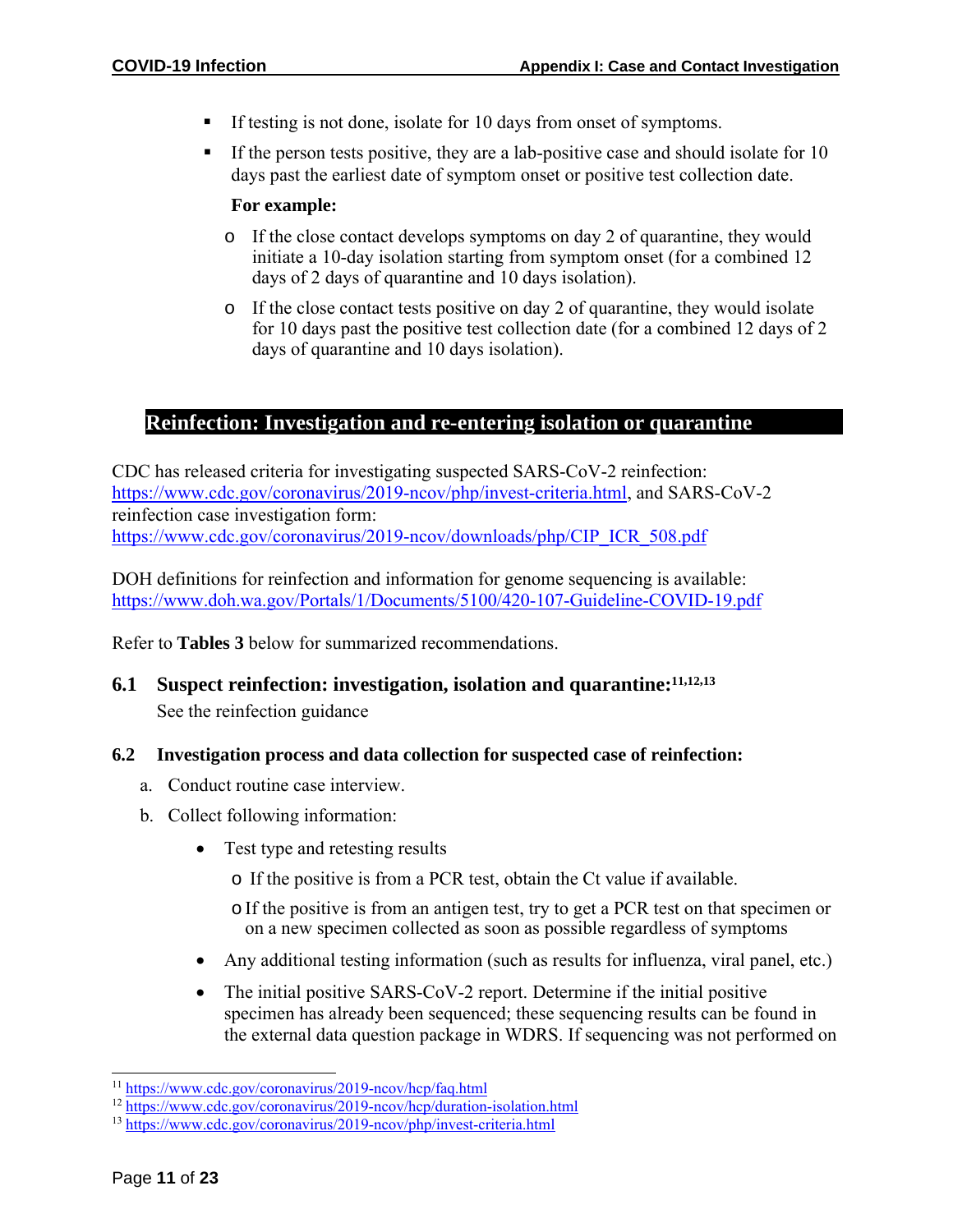the first specimen, determine if any previous SARS-CoV-2 positive samples from the patient are still available and ask the laboratory to hold them.

- Clinical information related to both the initial and current positive tests, including if appropriate a current an infectious disease consult.
- Recent risk factors for exposure.
- Entering data into WDRS: Please follow current [re-infection guidance.](https://doh.sp.wa.gov/sites/EXT/wdrsuser/Documents/COVID19_Reinfection_Investigation_Protocol_021021.pdf)

#### <span id="page-11-0"></span>**6.3 Quarantine of person recovered from laboratory-diagnosed SARS-CoV-2 infection with subsequent re-exposure:**8,9

Accumulating evidence supports that people who have recovered from COVID-19 do not need to undergo repeat quarantine in the case of another COVID-19 exposure within 3 months of their initial diagnosis.

Evidence does not indicate the definitive absence of re-infection during this period, only that risks of potential SARS-CoV-2 transmission from recovered persons are likely outweighed by the personal and societal benefits of avoiding unnecessary quarantine.

- Asymptomatic persons who has had close contact with someone with suspected or confirmed COVID-19 and meets all of the following criteria:
	- **1.** Has recovered from laboratory-confirmed (PCR or antigen) SARS-CoV-2 infection and has already met criteria to end isolation **AND**
	- **2.** Is *within* the first 3 months following the onset of symptoms of their initial confirmed infection, or within the first 3 months of their first positive viral test if they were asymptomatic during initial infection **AND**
	- 3. Has remained asymptomatic since the new exposure.

**Does not** require quarantine or repeat testing for SARS-CoV-2 in the context of this new exposure.

- Symptomatic persons who have had close contact with someone with suspected orconfirmed COVID-19 and meets all of the following criteria:
	- 1. Has recovered from laboratory-confirmed (PCR or antigen) SARS-CoV-2 infection and has already met criteria to end isolation.
	- 2. Is *within* the first 3 months following the onset of symptoms of their initial confirmed infection, or within the first 3 months of their first positive viral test if they were asymptomatic during initial infection.
	- 3. Has or develops new symptoms consistent with COVID-19 within 14 days of the new exposure.
	- 4. Other causes for symptoms have been ruled out.

**Retest** for SARS-CoV-2 infection. **Isolate** until again meeting routine criteria for discontinuation of isolation.

• Persons identified as close contact of a new lab-positive case ≥90 days *after* symptom onset, they should follow quarantine recommendations for contacts.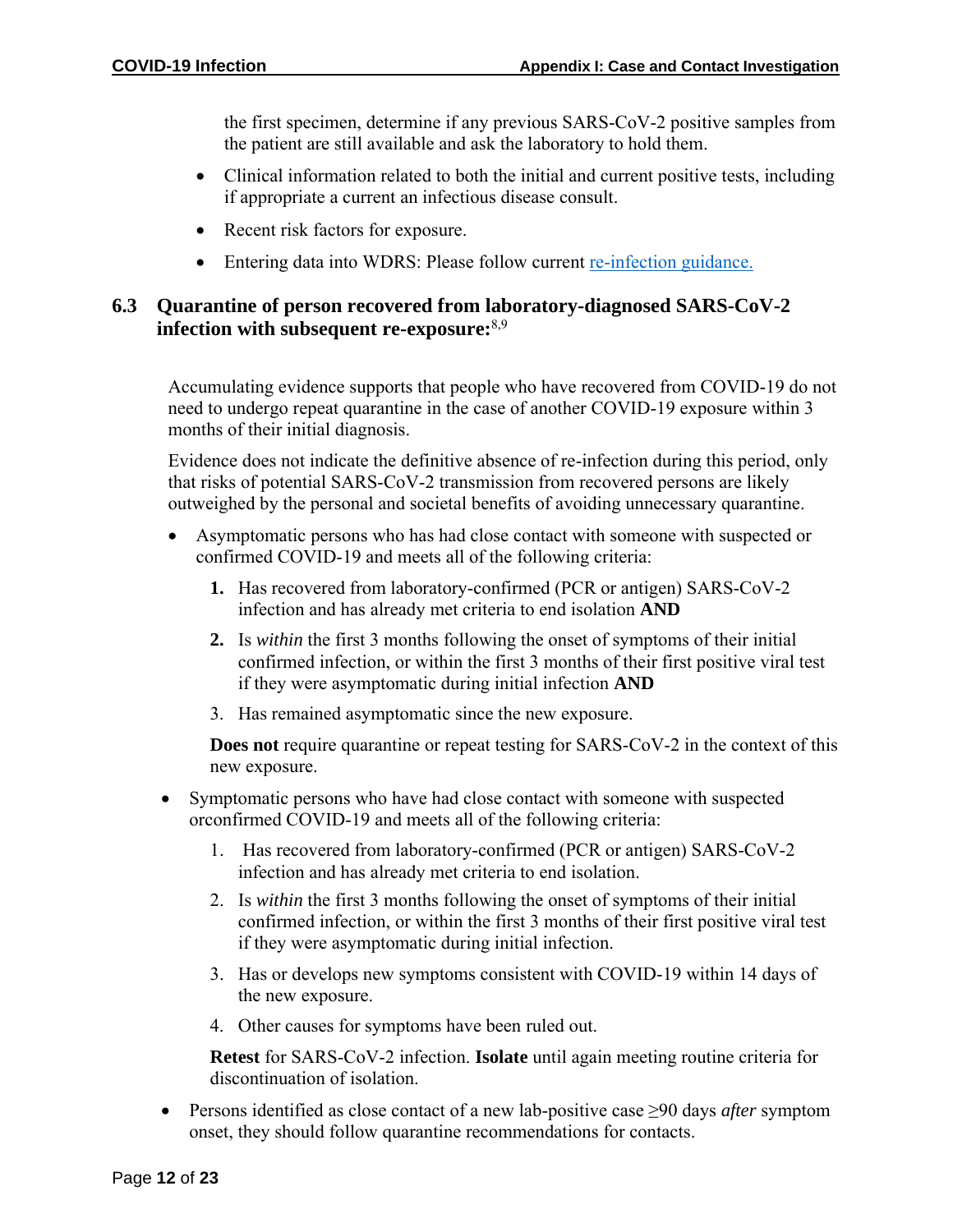#### <span id="page-12-0"></span>**7 Websites**

- DOH COVID-19 paper-based form: <https://www.doh.wa.gov/Portals/1/Documents/5100/420-110-ReportForm-COVID19.pdf>
- CDC's guidance of developing a COVID-19 Case Investigation & Contact Tracing Plan: <https://www.cdc.gov/coronavirus/2019-ncov/php/contact-tracing/contact-tracing-plan/overview.html>
- Essential Critical Infrastructure Workers designated in the Governor Inslee's Proclamation. [https://www.governor.wa.gov/sites/default/files/WA%20Essential%20Critical%20Infrastructure%20](https://www.governor.wa.gov/sites/default/files/WA%20Essential%20Critical%20Infrastructure%20Workers%20%28Final%29.pdf) [Workers%20%28Final%29.pdf](https://www.governor.wa.gov/sites/default/files/WA%20Essential%20Critical%20Infrastructure%20Workers%20%28Final%29.pdf)
- WADOH health education "What to do if you have confirmed or suspected COVID-19" <https://www.doh.wa.gov/Portals/1/Documents/1600/coronavirus/COVIDcasepositive.pdf>
- CDC "When You Can be Around Others After You Had or Likely Had COVID-19" <https://www.cdc.gov/coronavirus/2019-ncov/if-you-are-sick/end-home-isolation.html>
- CDC "Clinical Questions about COVID-19: Questions and Answers" <https://www.cdc.gov/coronavirus/2019-ncov/hcp/faq.html>
- CDC "Duration of Isolation and Precautions for Adults with COVID-19" <https://www.cdc.gov/coronavirus/2019-ncov/hcp/duration-isolation.html>
- CDC "When to Quarantine" <https://www.cdc.gov/coronavirus/2019-ncov/if-you-are-sick/quarantine.html>

CDC "Options to Reduce Quarantine for Contacts of Persons with SARS-COV-2 Infection" [https://www.cdc.gov/coronavirus/2019-ncov/more/scientific-brief-options-to-reduce-quarantine.html](https://gcc02.safelinks.protection.outlook.com/?url=https%3A%2F%2Fwww.cdc.gov%2Fcoronavirus%2F2019-ncov%2Fmore%2Fscientific-brief-options-to-reduce-quarantine.html&data=04%7C01%7CMarcia.Goldoft%40DOH.WA.GOV%7Cd6cc3297952c4983efb708d896ede10c%7C11d0e217264e400a8ba057dcc127d72d%7C0%7C0%7C637425295709425755%7CUnknown%7CTWFpbGZsb3d8eyJWIjoiMC4wLjAwMDAiLCJQIjoiV2luMzIiLCJBTiI6Ik1haWwiLCJXVCI6Mn0%3D%7C1000&sdata=BKdl1h0sEb1eW3K3oeIH8qY7if2BjtKyL9RvPAhWM6s%3D&reserved=0)

- CDC "Criteria for Return to Work for Healthcare Personnel with SARS-CoV-2 Infection (Interim Guidance)" <https://www.cdc.gov/coronavirus/2019-ncov/hcp/return-to-work.html>
- CDC "Interim U.S. Guidance for Risk Assessment and Work Restrictions for Healthcare Personnel with Potential Exposure to COVID-19" <https://www.cdc.gov/coronavirus/2019-ncov/hcp/guidance-risk-assesment-hcp.html>
- CDC "Strategies to Mitigate Healthcare Personnel Staffing Shortages" <https://www.cdc.gov/coronavirus/2019-ncov/hcp/mitigating-staff-shortages.html>
- CDC "Interim Clinical Guidance for Management of Patients with Confirmed Coronavirus Disease (COVID-19)" <https://www.cdc.gov/coronavirus/2019-ncov/hcp/clinical-guidance-management-patients.html>
- CDC "Investigative Criteria for Suspected Cases of SARS-CoV-2 Reinfection (ICR)" <https://www.cdc.gov/coronavirus/2019-ncov/php/invest-criteria.html>
- CDC "SARS-CoV-2 Reinfection Case Investigation Form" [https://www.cdc.gov/coronavirus/2019-ncov/downloads/php/CIP\\_ICR\\_508.pdf](https://www.cdc.gov/coronavirus/2019-ncov/downloads/php/CIP_ICR_508.pdf)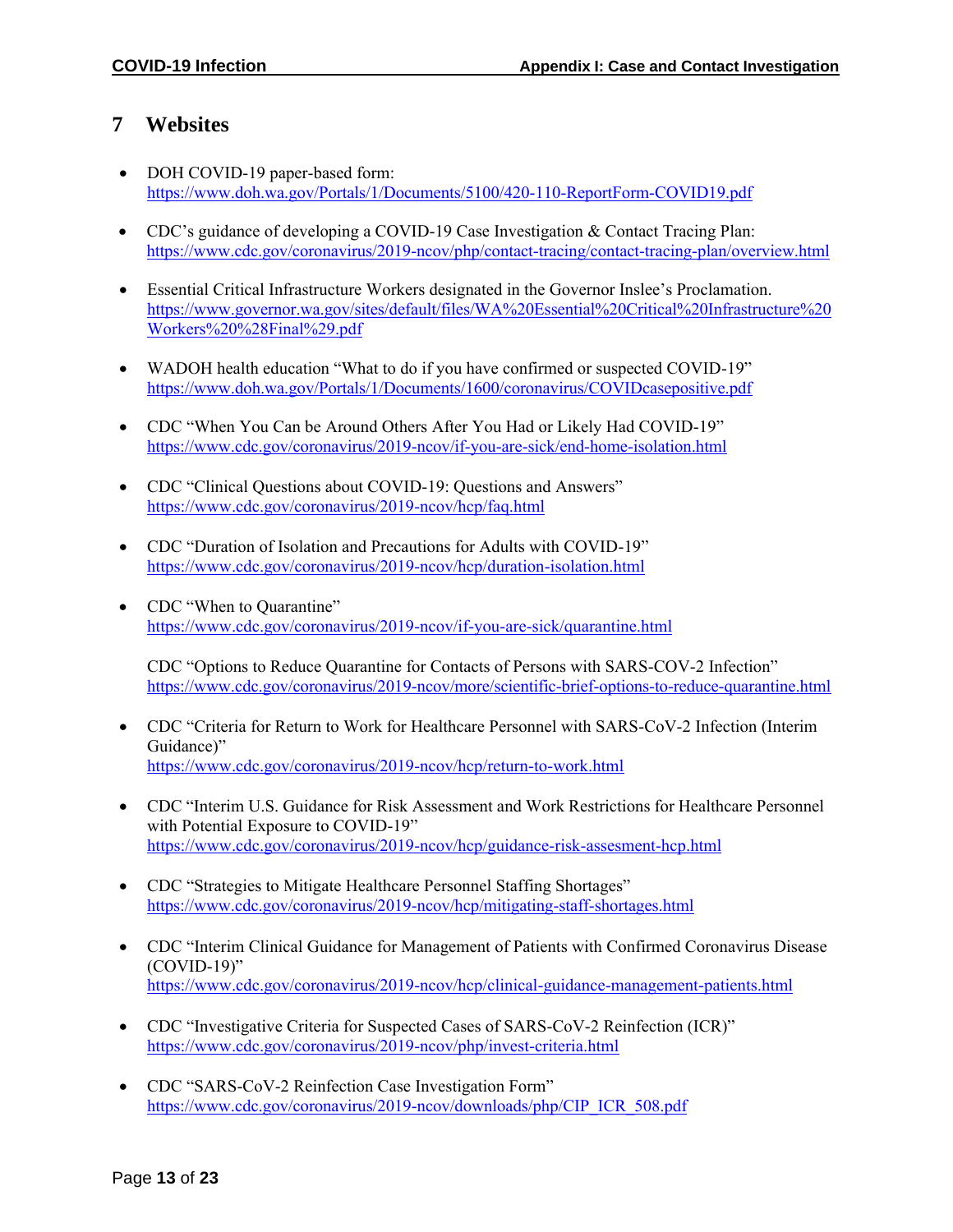### **8 Table 1: Case and Contact Investigation Process**

<span id="page-13-0"></span>

| <b>Case Investigation</b>                                                                                                                                                                                                                                |                                                                                                                                              |                                                                                                                                                                             |                                                                                                                                                                                                                                                                                                                                                                                                                                                                                                                                                                                                                                                                                                                                                                                                                                                                                                                                                                                |
|----------------------------------------------------------------------------------------------------------------------------------------------------------------------------------------------------------------------------------------------------------|----------------------------------------------------------------------------------------------------------------------------------------------|-----------------------------------------------------------------------------------------------------------------------------------------------------------------------------|--------------------------------------------------------------------------------------------------------------------------------------------------------------------------------------------------------------------------------------------------------------------------------------------------------------------------------------------------------------------------------------------------------------------------------------------------------------------------------------------------------------------------------------------------------------------------------------------------------------------------------------------------------------------------------------------------------------------------------------------------------------------------------------------------------------------------------------------------------------------------------------------------------------------------------------------------------------------------------|
| Who                                                                                                                                                                                                                                                      | When                                                                                                                                         | <b>Data Processing</b>                                                                                                                                                      | Prioritization                                                                                                                                                                                                                                                                                                                                                                                                                                                                                                                                                                                                                                                                                                                                                                                                                                                                                                                                                                 |
| Confirmed<br>(+ PCR or other<br>$\bullet$<br>molecular test)<br>Probable<br>Antigen +<br>Compatible<br>clinical<br>symptoms AND<br>epi-link, with no<br>PCR or antigen<br>test result.<br>Death certificate<br>with no PCR or<br>antigen test<br>result. | Initiate case<br>investigation<br>within 1 day<br>$\alpha$ f<br>notification<br>of positive<br>laboratory<br>test report or<br>death report. | Use CREST,<br>WDRS, or an<br>alternative<br>method. Option<br>to use COVID-19<br><b>WDRS</b> form                                                                           | Prioritize investigations of cases who are:<br>Tested, diagnosed or exposed in the past 6 days<br>At increased risk for severe illness<br>$\bullet$<br>Part of a cluster of illnesses, particularly in a high-risk setting (institution, hospital, long-<br>$\bullet$<br>term care, mental health, rehab, school, dialysis unit, corrections, shelter).<br>Do not interview more than 14 days from onset or positive test result.<br><b>Suspect reinfection:</b><br>Based on currently available information, the consideration of reinfection should be<br>$\bullet$<br>prioritized when a person has a positive PCR or antigen (not antibody) result more than<br>90 days from their previous positive result.<br>Reinfection appears to be uncommon within 90 days of initial infection, however it is<br>possible if a person tests positive 45-90 days after their initial positive result.<br>Refer to main guideline and Table 3 for investigating suspect reinfection. |
| <b>Contact Investigation</b>                                                                                                                                                                                                                             |                                                                                                                                              |                                                                                                                                                                             |                                                                                                                                                                                                                                                                                                                                                                                                                                                                                                                                                                                                                                                                                                                                                                                                                                                                                                                                                                                |
| Who                                                                                                                                                                                                                                                      | When                                                                                                                                         | <b>Data Processing</b>                                                                                                                                                      | <b>Process</b>                                                                                                                                                                                                                                                                                                                                                                                                                                                                                                                                                                                                                                                                                                                                                                                                                                                                                                                                                                 |
| As feasible, prioritize<br>contacts involved in<br>clusters and high-risk<br>settings.<br>As feasible,<br>investigate contacts<br>of Confirmed and<br>laboratory Probable<br>cases (household and<br>non-household close<br>contacts)                    | Initiate<br>contact<br>investigation<br>within 1 day<br>of<br>identification<br>of household<br>and contacts<br>of Confirmed<br>and all      | Case will<br>generally provide<br>contacts with<br>information<br>about<br>quarantine.<br>When feasible,<br>use CREST to<br>conduct contact<br>interview.<br>Alternatively, | Determine the potential infectious period for the COVID-19 case:<br>For symptomatic cases, starting 2 days before the case's first symptom until<br>$\bullet$<br>initiation of isolation, ask the case for a list of all contacts and locations where the<br>case spent time. Record each contact's name, phone number and date of birth.<br>For asymptomatic cases, starting 2 days before the case's specimen collection<br>date until initiation of isolation, ask the case for a list of all contacts and locations<br>where the case spent time. Record each contact's name, phone number and date<br>of birth.<br>Household contacts: investigate at the time of case interview, whenever possible. If not<br>possible to reach them at time of case interview, initiate contact investigation within one day<br>of identification of their contact status.                                                                                                              |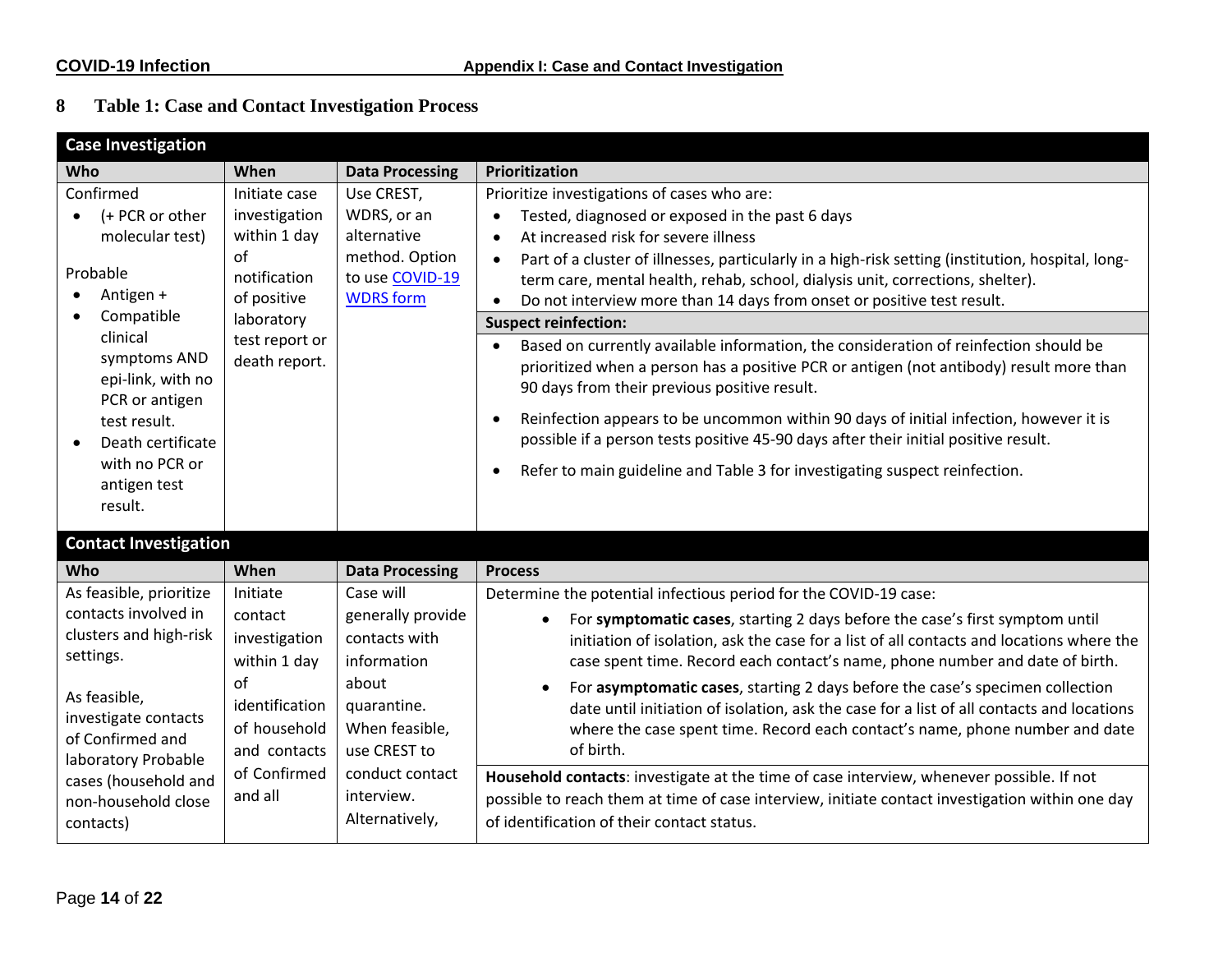#### **COVID-19** Infection **Appendix** I: Case and Contact Investigation

| If resources are<br>entered or<br>status.<br>cases.                                                                                                                                                                                                                                                                                                                                                                                                                                                                                                                                                                                                                                                                                                                                                |                                                                                                                                                                                                                                                                                                                                                                                                                                                                                                                                                                                                                                                                                                                                                                      |
|----------------------------------------------------------------------------------------------------------------------------------------------------------------------------------------------------------------------------------------------------------------------------------------------------------------------------------------------------------------------------------------------------------------------------------------------------------------------------------------------------------------------------------------------------------------------------------------------------------------------------------------------------------------------------------------------------------------------------------------------------------------------------------------------------|----------------------------------------------------------------------------------------------------------------------------------------------------------------------------------------------------------------------------------------------------------------------------------------------------------------------------------------------------------------------------------------------------------------------------------------------------------------------------------------------------------------------------------------------------------------------------------------------------------------------------------------------------------------------------------------------------------------------------------------------------------------------|
| available, for epi-<br>rostered into the                                                                                                                                                                                                                                                                                                                                                                                                                                                                                                                                                                                                                                                                                                                                                           |                                                                                                                                                                                                                                                                                                                                                                                                                                                                                                                                                                                                                                                                                                                                                                      |
| link/symptomatic or<br>CREST within 24<br>recommendations.<br>death certificate<br>hours of<br>Probable cases, can<br><b>Symptomatic contact:</b><br>completing the<br>limit contact<br>Complete probable case investigation.<br>$\bullet$<br>contact interview<br>investigation to<br>if done.<br>household and<br>infection.<br>intimate contacts.<br><b>Asymptomatic contact:</b><br>$\bullet$<br>since last exposure testing is not needed.<br>$\bullet$<br>affect duration of quarantine.<br>$\bullet$<br>complete a probable case investigation. Connect to testing.<br>$\bullet$<br>the first three months after the date of symptom onset.<br>Ensure a daily monitoring; consider enrollment in a daily monitoring system, such as Sara<br>Alert, for duration of isolation or quarantine. | During periods of high burden of disease, cases will inform contacts of quarantine and testing<br>Connect to testing. Explain that a negative test cannot rule out COVID-19<br>Encourage testing. Collect specimens relative to the person's exposure and<br>incubation period. Ideally test at least five to seven days from last exposure and<br>not sooner than 48 hours after first exposure; if more than 14 days have elapsed<br>Explain that a negative test cannot rule out COVID-19 infection and does not<br>If develops symptoms compatible with COVIV-19, verify the symptoms and<br>NOTE: For persons who remain asymptomatic following recovery from COVID-19,<br>retesting (e.g., as part of a contact tracing investigation) is not necessary during |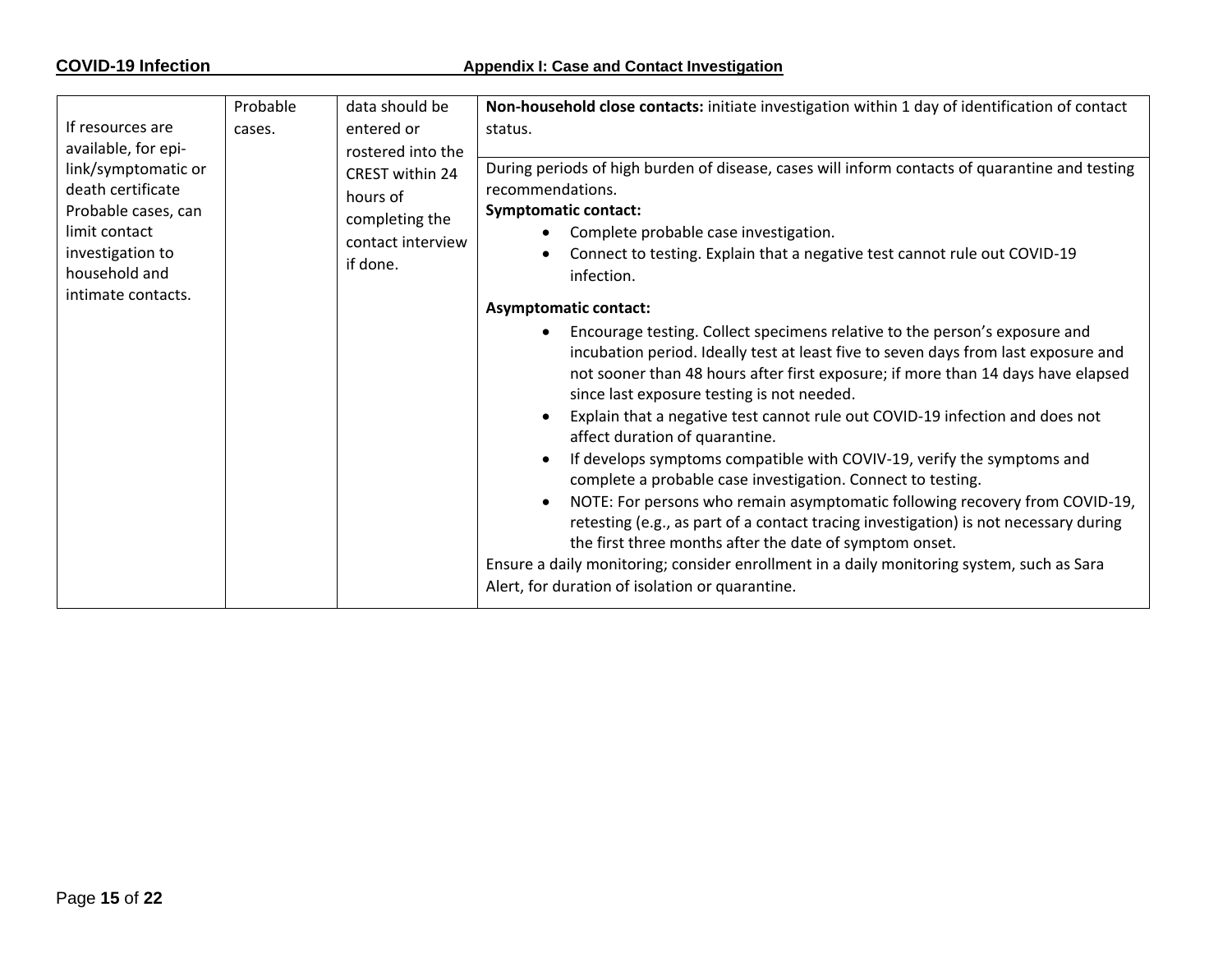#### **9 Table 2A: Isolation or Quarantine**

**NOTE**: Guidance differ for contacts who are healthcare workers (HCW) and non-HCW. For guidance for asymptomatic exposed HCW, including return to work and mitigation of staff shortages, please refer to:

<https://www.cdc.gov/coronavirus/2019-ncov/hcp/guidance-risk-assesment-hcp.html> <https://www.cdc.gov/coronavirus/2019-ncov/hcp/mitigating-staff-shortages.html>

<span id="page-15-0"></span>

| <b>Cases</b>                                                                                                     |                                                                                                                                                                                                                                                                                                                                                                                                                                   |  |  |
|------------------------------------------------------------------------------------------------------------------|-----------------------------------------------------------------------------------------------------------------------------------------------------------------------------------------------------------------------------------------------------------------------------------------------------------------------------------------------------------------------------------------------------------------------------------|--|--|
| <b>Who</b>                                                                                                       | <b>Duration</b>                                                                                                                                                                                                                                                                                                                                                                                                                   |  |  |
| Symptomatic cases                                                                                                | Can end precautions and return to normal activities including work when:                                                                                                                                                                                                                                                                                                                                                          |  |  |
| with mild to<br>moderate illness (no                                                                             | At least ten days have passed since symptom onset; AND                                                                                                                                                                                                                                                                                                                                                                            |  |  |
| shortness of breath,                                                                                             | At least 24 hours have passed with no fever without fever-reducing medication; AND                                                                                                                                                                                                                                                                                                                                                |  |  |
| no abnormal chest<br>imaging) who are not<br>severely                                                            | Symptoms have improved* (*Loss of taste and smell may persist for weeks or months after recovery and need not delay the end<br>of isolation)                                                                                                                                                                                                                                                                                      |  |  |
| immunocompromised                                                                                                | Refer above and Table 3 for investigation and re-isolation of suspect reinfection.                                                                                                                                                                                                                                                                                                                                                |  |  |
| Symptomatic cases<br>with severe to critical<br><b>illness</b> or who are<br>severely<br>immunocompromised<br>14 | Can end precautions and return to normal activities including work when:<br>At least 20 days have passed since symptom onset AND<br>$\bullet$<br>At least 24 hours have passed with no fever without fever-reducing medication AND<br>$\bullet$<br>Symptoms have improved<br>For persons who are severely immunocompromised, a test-based strategy could be considered to discontinue isolation.                                  |  |  |
| Asymptomatic cases<br>who is not<br>immunocompromised                                                            | For persons who never developed symptoms, the date of first positive viral diagnostic test (PCR or antigen) for SARS-CoV-2 RNA<br>should be used in place of the date of symptom onset. <sup>15</sup><br>Discontinue isolation and other precautions at least ten days after the date of their first specimen collection that tested<br>positive. If develop symptoms after positive test, follow guidance for symptomatic cases. |  |  |

<sup>&</sup>lt;sup>14</sup> <https://www.cdc.gov/coronavirus/2019-ncov/hcp/disposition-in-home-patients.html>

<sup>&</sup>lt;sup>15</sup> <https://www.cdc.gov/coronavirus/2019-ncov/hcp/duration-isolation.html>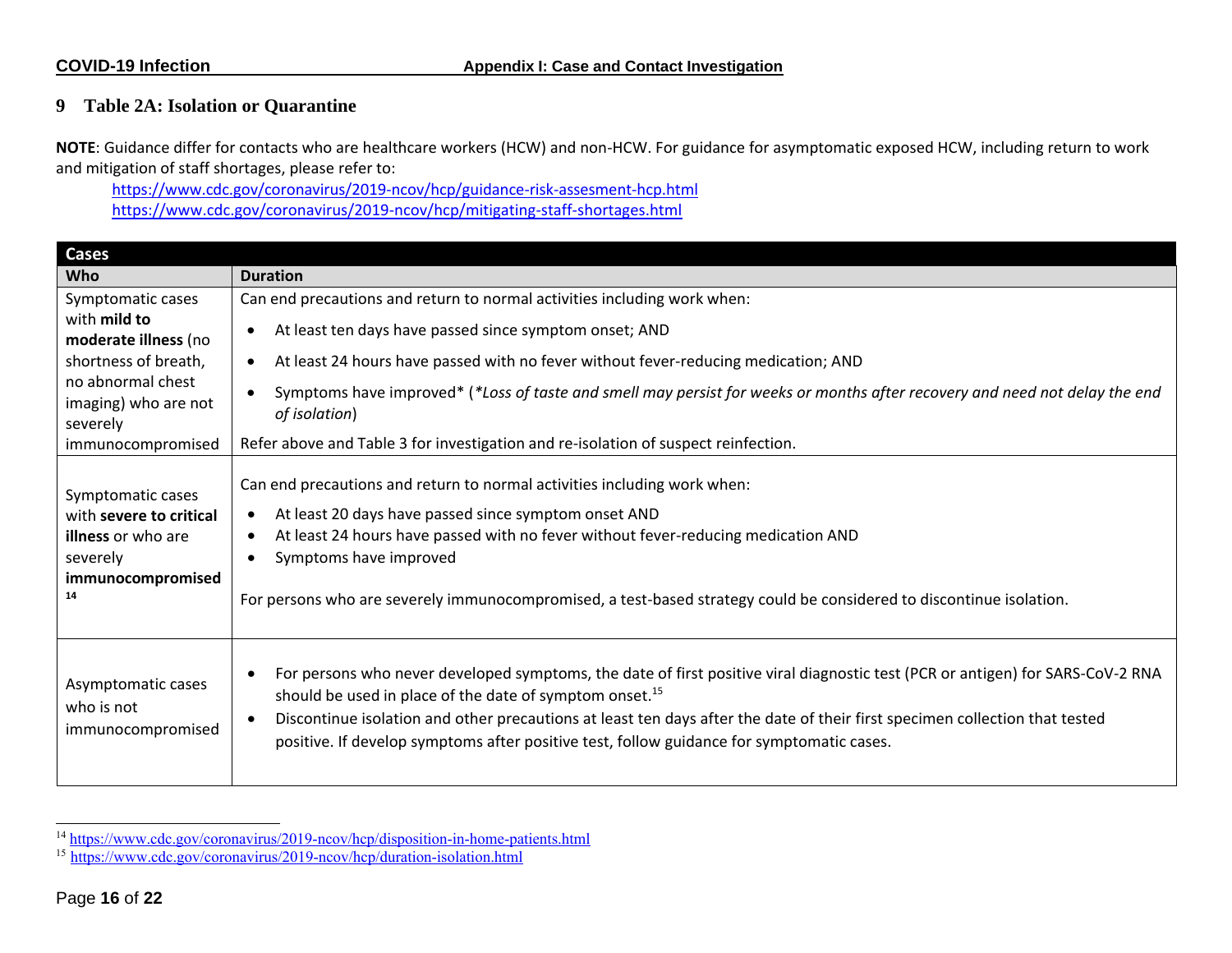#### **Contacts16,17,18,19**

#### **Summary:**

*CDC continues to endorse quarantine for 14 days. Any quarantine shorter than 14 days balances reduced burden against a small possibility of spreading the virus.*

For anyone who has had close contact with someone with COVID-19 should stay home for 14 days after their last exposure to that person. Home quarantine for 14 days is the safest way to protect the contact and others.

However, close contacts who meet the following criteria do NOT need to home quarantine:

- Someone who has been fully vaccinated and shows no symptoms of COVID-19
- Or:
	- Someone who has COVID-19 illness within the previous 3 months and
	- Has recovered and
	- Remains without COVID-19 symptoms (for example, cough, shortness of breath)

| <b>Who</b>                     | <b>Duration</b>                                                                                                                                                           |  |  |  |  |
|--------------------------------|---------------------------------------------------------------------------------------------------------------------------------------------------------------------------|--|--|--|--|
|                                | Are not required to quarantine if they meet all of the following criteria:                                                                                                |  |  |  |  |
|                                | Are fully vaccinated (i.e., ≥2 weeks following receipt of the second dose in a 2-dose series, or ≥2 weeks following receipt of<br>one dose of a single-dose vaccine); and |  |  |  |  |
| <b>Vaccinated contacts</b>     | Have remained asymptomatic since the current COVID-19 exposure; and                                                                                                       |  |  |  |  |
| who remain                     | Are not inpatients or residents in a healthcare setting                                                                                                                   |  |  |  |  |
| asymptomatic<br>throughout the | NOTE:                                                                                                                                                                     |  |  |  |  |
| duration of<br>quarantine.     | Fully vaccinated person who do not quarantine should still watch for symptoms of COVID-19 for 14 days following an<br>exposure.                                           |  |  |  |  |
|                                | If develop symptoms, seek a healthcare professional for COVID-19, including SARS-CoV-2 testing, if indicated.                                                             |  |  |  |  |
|                                | Continue to follow all travel, masking, and social distancing recommendations.                                                                                            |  |  |  |  |
|                                | Vaccinated inpatients and residents in healthcare setting should continue to quarantine following an exposure.                                                            |  |  |  |  |

<sup>&</sup>lt;sup>16</sup> <https://www.cdc.gov/coronavirus/2019-ncov/if-you-are-sick/quarantine.html>

<sup>&</sup>lt;sup>17</sup> <https://www.cdc.gov/coronavirus/2019-ncov/more/scientific-brief-options-to-reduce-quarantine.html>

<sup>18</sup> <https://www.cdc.gov/vaccines/covid-19/info-by-product/clinical-considerations.html#phrecs>

<sup>19</sup> <https://www.cdc.gov/coronavirus/2019-ncov/if-you-are-sick/end-home-isolation.html>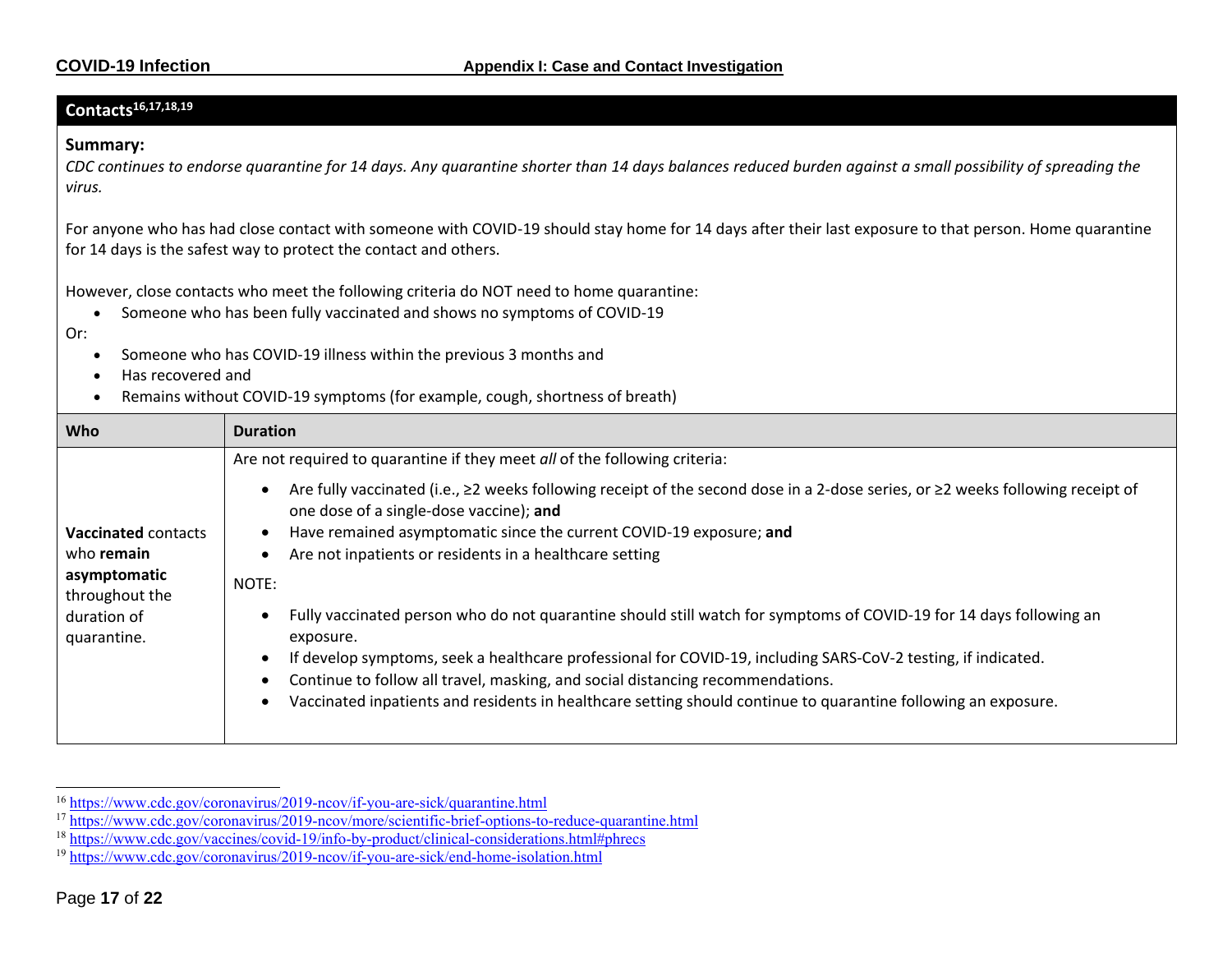|  | <b>Unvaccinated</b><br>contacts who remain<br>asymptomatic | Ideally, quarantine 14 days. This should be the only option for those working or staying in high-risk setting such as an acute or long-<br>term healthcare setting, correctional facility, shelter or transitional housing, communal housing such as dormitory, fraternity or<br>sorority, crowded work situation where physical distancing is impossible due to the nature of the work such as in a warehouse or<br>factory, fishing or seafood processing vessels, or if travel to area with variant virus. Two other options for quarantine duration:<br>Option 1: End after Day 10 without testing and if no symptoms during daily symptom monitoring. |
|--|------------------------------------------------------------|------------------------------------------------------------------------------------------------------------------------------------------------------------------------------------------------------------------------------------------------------------------------------------------------------------------------------------------------------------------------------------------------------------------------------------------------------------------------------------------------------------------------------------------------------------------------------------------------------------------------------------------------------------|
|  | throughout the<br>duration of<br>quarantine.               | Option 2: When diagnostic testing resources are sufficient and available, end after Day 7 if negative test result from specimen<br>collected on Day 5 or later during the quarantine period, AND no symptoms during daily symptom monitoring. The specimen may be<br>collected Day 5 or later.                                                                                                                                                                                                                                                                                                                                                             |
|  |                                                            | With both options, the person should continue daily symptom monitoring and adhere to non-pharmaceutical interventions (e.g., mask<br>use, social distancing, respiratory hygiene) through Day 14, and isolate if symptoms develop.                                                                                                                                                                                                                                                                                                                                                                                                                         |
|  |                                                            | See below scenarios to determined when they can end quarantine.                                                                                                                                                                                                                                                                                                                                                                                                                                                                                                                                                                                            |
|  |                                                            | Connect to testing. Explain that a negative test cannot rule out COVID-19 infection. Follow case isolation recommendations.                                                                                                                                                                                                                                                                                                                                                                                                                                                                                                                                |
|  | Contacts who                                               | Close contact who develops symptoms should isolate for 10 days past symptom onset. If the person tests positive, they are a lab-<br>positive case and should isolate for 10 days past the earliest date of symptom onset or positive test collection date, whichever is<br>earlier.                                                                                                                                                                                                                                                                                                                                                                        |
|  | develop symptoms<br>during quarantine                      | For example:                                                                                                                                                                                                                                                                                                                                                                                                                                                                                                                                                                                                                                               |
|  |                                                            | If the close contact develops symptoms on day 2 of quarantine, they would then start a full 10-day isolation (for a combined<br>12 days of 2 days of quarantine and 10 days isolation).                                                                                                                                                                                                                                                                                                                                                                                                                                                                    |
|  |                                                            | If the close contact tests positive on day 2 of quarantine, they would isolate for 10 days past the positive test collection date<br>(for a combined 12 days of 2 days of quarantine and 10 days isolation)                                                                                                                                                                                                                                                                                                                                                                                                                                                |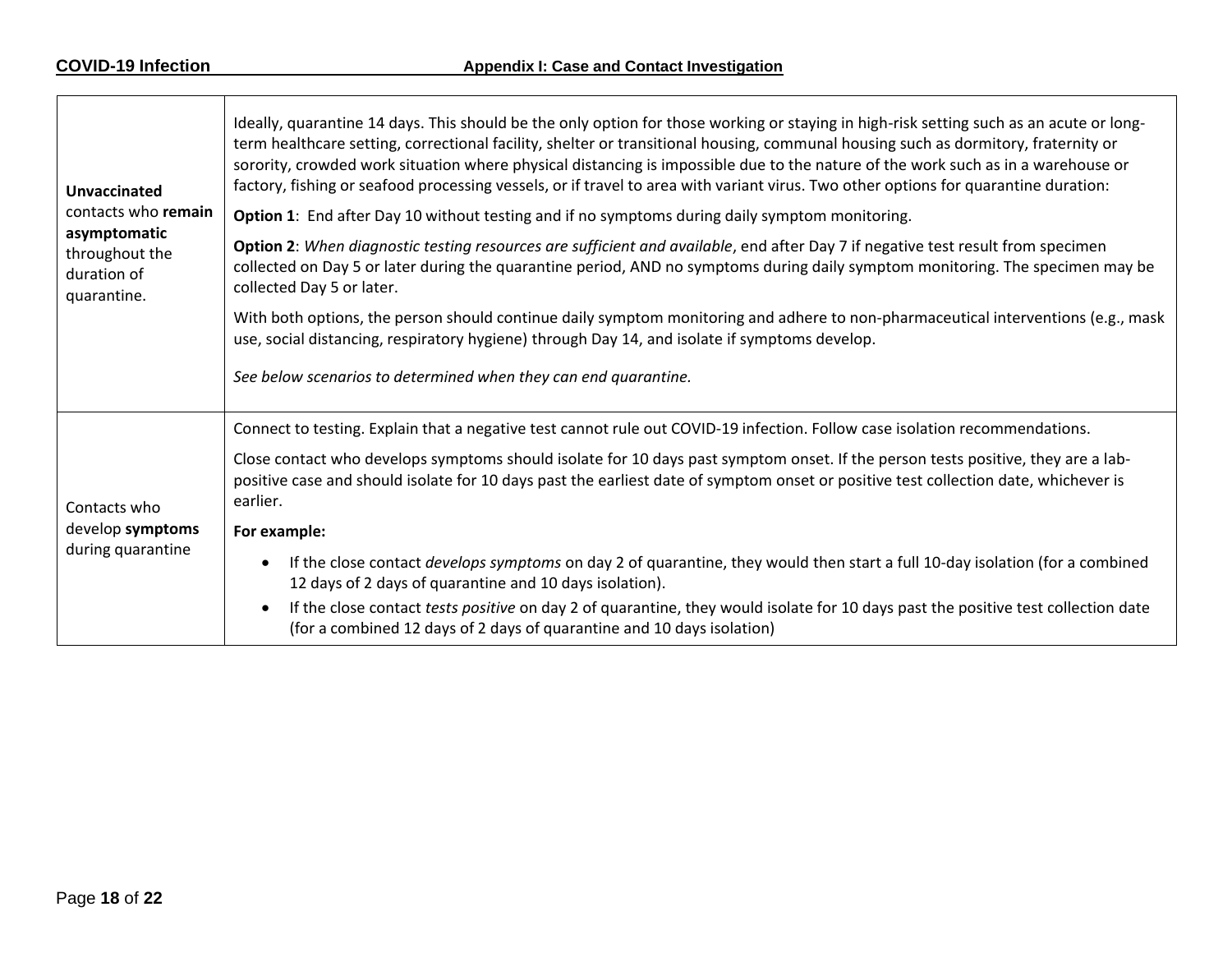<span id="page-18-0"></span>

<sup>20</sup> <https://www.cdc.gov/coronavirus/2019-ncov/if-you-are-sick/quarantine.html>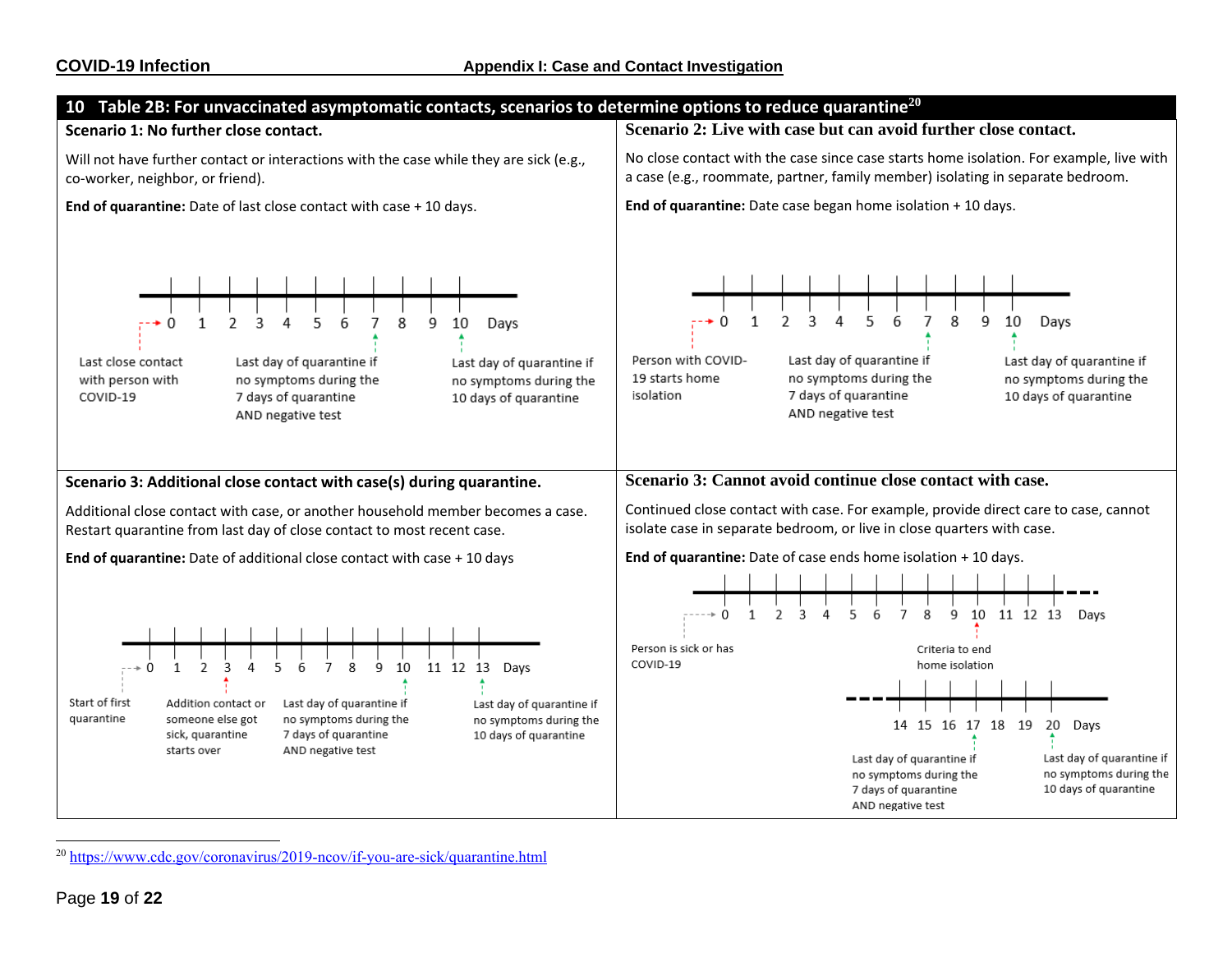#### **11 Table 3: Suspect Reinfection or Re-exposure: Investigation and re-entering isolation and quarantine**

<span id="page-19-0"></span>

| Investigation of suspect reinfection and recommendation for re-isolation <sup>21,22,23</sup>                                               |                                                                                                                                                                                                                                                                                                                                                                                                                                           |  |
|--------------------------------------------------------------------------------------------------------------------------------------------|-------------------------------------------------------------------------------------------------------------------------------------------------------------------------------------------------------------------------------------------------------------------------------------------------------------------------------------------------------------------------------------------------------------------------------------------|--|
| Who                                                                                                                                        | <b>Process</b>                                                                                                                                                                                                                                                                                                                                                                                                                            |  |
| Persons previously diagnosed with<br>symptomatic COVID-19 who remain<br>asymptomatic after recovery illness                                | Retesting is not recommended within 90 days of the first SARS-CoV-2 infection or illness if asymptomatic.<br>$\bullet$<br>If symptomatic within 180 days of initial infection, person should be evaluated for an alternative etiology. If<br>$\bullet$<br>no alternative etiology is identified, isolate and consider retesting<br>If retest positive within 90 days from initial positive result, do not require isolation.<br>$\bullet$ |  |
| Persons who develop new symptoms<br>consistent with COVID-19 ≥90 days<br>after initial infection/illness                                   | Remain in isolation while waiting for new test results.<br>$\bullet$<br>If test positive, consider infectious and remain self-isolation until meet criteria for discontinuation of<br>isolation.<br>Initiate contact tracing during the person's second period of symptoms, and routine quarantine of contacts.                                                                                                                           |  |
| Persons with detection of SARS-CoV-2<br>(RNA or antigen) ≥90 days since first<br>SARS-CoV-2 infection                                      | Investigation: Investigate as suspect reinfection case.<br>$\bullet$<br>Isolation:<br>$\bullet$<br>o Should isolate while undergoing evaluation for reinfection.<br>o If reinfection is confirmed or remains suspected, remain self-isolation<br>until they meet the criteria for<br>ending isolation.<br>Contact tracing: Initiate contact tracing during the person's second period of symptoms, and routine<br>quarantine of contacts. |  |
| Persons with detection of SARS-CoV-2<br>RNA and symptoms consistent with<br>COVID-19 within 45-90 days since first<br>SARS-CoV-2 infection | Investigation: Investigate as suspect reinfection case.<br>$\bullet$<br>Isolation: Repeat isolation until they meet criteria for ending isolation.<br>$\bullet$<br>Contact tracing: Initiate contact tracing during their second period of symptoms, and routine quarantine of<br>contacts.                                                                                                                                               |  |
| A probable case without a lab positive<br>test                                                                                             | Restart isolation if they develop new symptoms; OR<br>$\bullet$<br>Begin quarantine if they had close contact with a laboratory-positive case.                                                                                                                                                                                                                                                                                            |  |

<sup>&</sup>lt;sup>21</sup> <https://www.cdc.gov/coronavirus/2019-ncov/hcp/faq.html>

<sup>&</sup>lt;sup>22</sup> <https://www.cdc.gov/coronavirus/2019-ncov/hcp/duration-isolation.html>

<sup>&</sup>lt;sup>23</sup> <https://www.cdc.gov/coronavirus/2019-ncov/php/invest-criteria.html>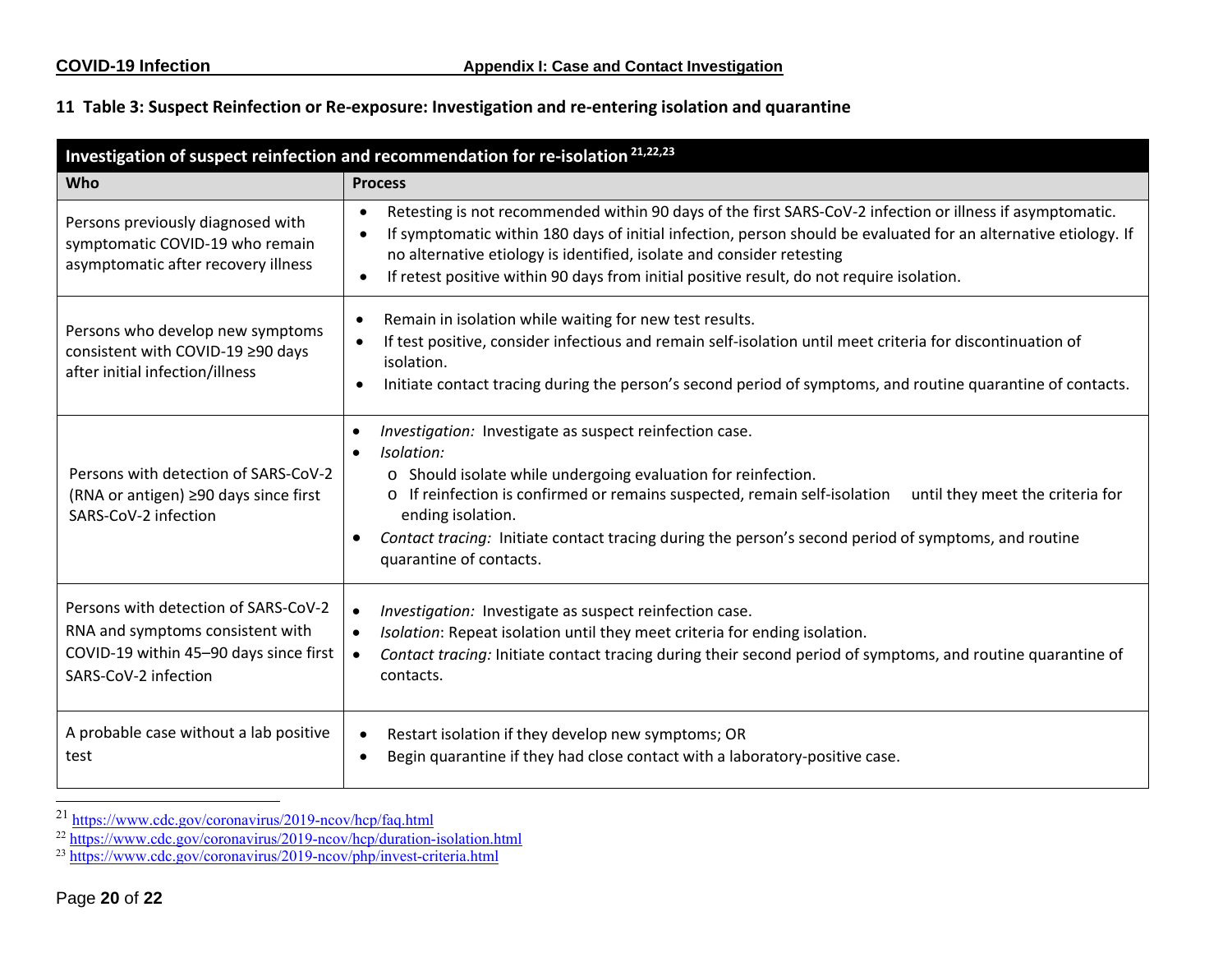| Quarantine of person recovered from laboratory-diagnosed SARS-CoV-2 infection with subsequent re-exposure:18,19                                                                   |                                                                                                                                                                                                                                                                                                                                                                                                                                                                                                                                                                                                                                                        |  |
|-----------------------------------------------------------------------------------------------------------------------------------------------------------------------------------|--------------------------------------------------------------------------------------------------------------------------------------------------------------------------------------------------------------------------------------------------------------------------------------------------------------------------------------------------------------------------------------------------------------------------------------------------------------------------------------------------------------------------------------------------------------------------------------------------------------------------------------------------------|--|
| Close contact within the first 3 months of symptom onset, or lab-positive test:                                                                                                   |                                                                                                                                                                                                                                                                                                                                                                                                                                                                                                                                                                                                                                                        |  |
| Asymptomatic persons who has had<br>close contact with someone with<br>suspected or confirmed COVID-19 and<br>meets all of the following criteria:                                | Has recovered from laboratory-confirmed (PCR or antigen) SARS-CoV-2 infection and has already met criteria<br>1.<br>to end isolation.<br>Is within the first 3 months following the onset of symptoms of their initial confirmed infection, or within the<br>first 3 months of their first positive viral test if they were asymptomatic during initial infection.<br>Has remained asymptomatic since the new exposure.<br>3.<br>Does not require quarantine or repeat testing for SARS-CoV-2 in the context of this new exposure.                                                                                                                     |  |
| Symptomatic persons who has had<br>close contact with someone with<br>suspected or confirmed COVID-19 and<br>meets all of the following criteria:                                 | Has recovered from laboratory-confirmed (PCR or antigen) SARS-CoV-2 infection and has already met criteria<br>1.<br>to end isolation.<br>Is within the first 3 months following the onset of symptoms of their initial confirmed infection, or within the<br>2.<br>first 3 months of their first positive viral test if they were asymptomatic during initial infection.<br>3.<br>Has or develops new symptoms consistent with COVID-19 within 14 days of the new exposure.<br>Other causes for symptoms have been ruled out.<br>4.<br>Retest for SARS-CoV-2 infection. Isolate until again meeting routine criteria for discontinuation of isolation. |  |
| Close contact 3 months or more after symptom onset, or lab-positive test:                                                                                                         |                                                                                                                                                                                                                                                                                                                                                                                                                                                                                                                                                                                                                                                        |  |
| Persons identified as close contact of a<br>new lab-positive case ≥90 days after<br>symptom onset Clinically recovered<br>persons, and identified as close<br>contact of new case | Follow quarantine recommendations for contacts.<br>Follow general quarantine recommendations for close contacts.<br>$\bullet$<br>Undergo repeat testing.<br>$\bullet$                                                                                                                                                                                                                                                                                                                                                                                                                                                                                  |  |